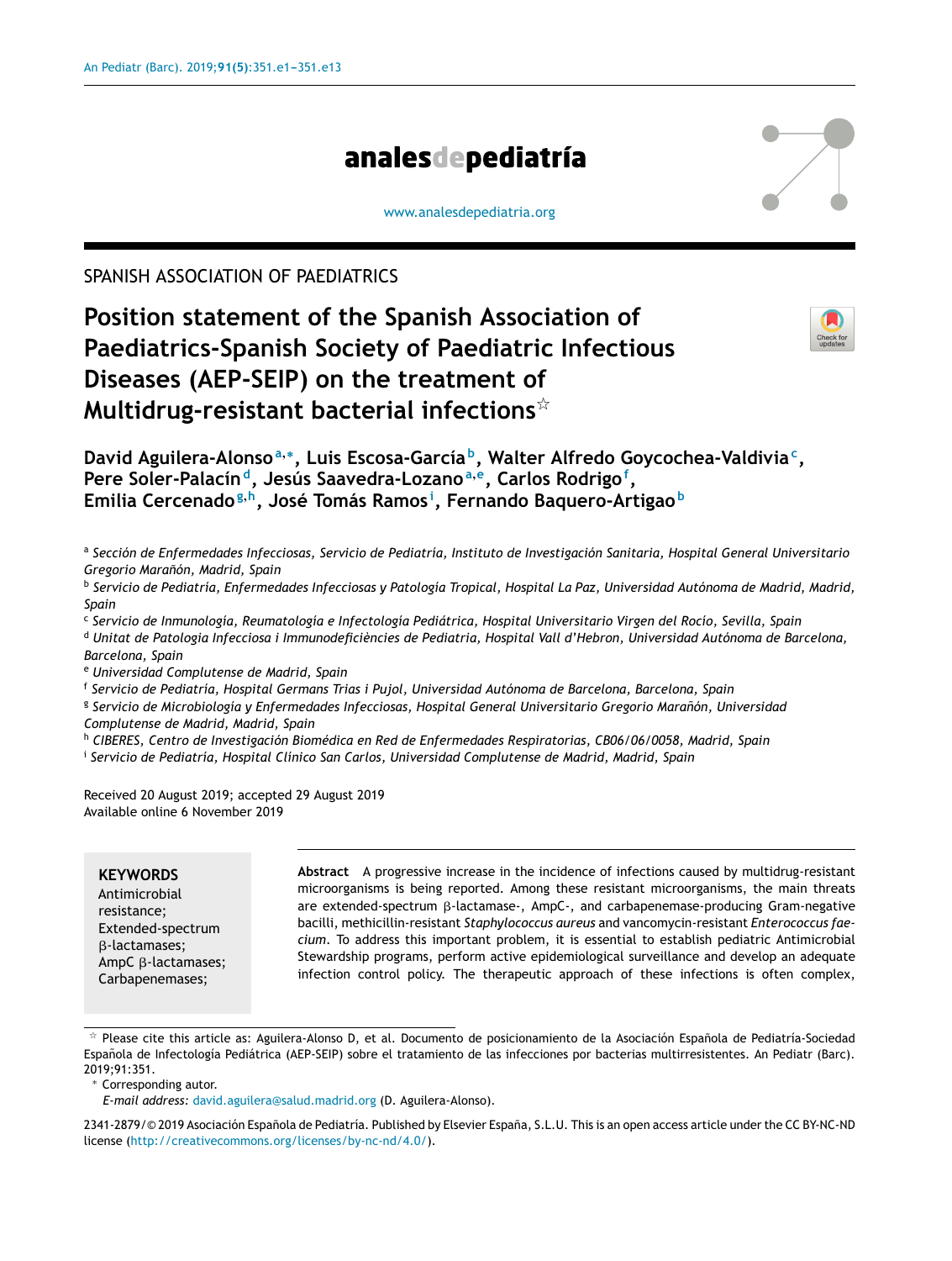Methicillin-resistant; *Staphylococcus aureus*; *Enterococcus*; *Pseudomonas aeruginosa*

## **PALABRAS CLAVE**

**Bacterias** multirresistentes; --lactamasas de espectro extendido; --lactamasas AmpC; Carbapenemasas; *Staphylococcus aureus*; resistente a meticilina; *Enterococcus*; *Pseudomonas aeruginosa*

frequently requiring antibiotics with less experience in children. In this position document made by the Spanish Association of Pediatrics and the Spanish Society of Pediatric Infectious Diseases, the epidemiology and treatment of these infections are reviewed according to the best available evidence.

© 2019 Asociación Española de Pediatría. Published by Elsevier España, S.L.U. This is an open access article under the CC BY-NC-ND license [\(http://creativecommons.org/licenses/by-nc-nd/](http://creativecommons.org/licenses/by-nc-nd/4.0/)  $4.0/$ ).

#### **Documento de posicionamiento de la Asociación Espanola ˜ de Pediatría-Sociedad Espanola ˜ de Infectología Pediátrica (AEP-SEIP) sobre el tratamiento de las infecciones por bacterias multirresistentes**

**Resumen** En los últimos años se ha evidenciado un incremento en la incidencia de infecciones por bacterias multirresistentes. Las principales amenazas son los bacilos gramnegativos productores de β-lactamasas de espectro extendido (BLEE), AmpC o carbapenemasas, *Staphylococcus aureus* resistente a meticilina y *Enterococcus faecium* resistente a vancomicina. Para hacer frente a este problema, es fundamental establecer programas de optimización en el uso de antimicrobianos (PROA) específicos para pediatría, realizar una vigilancia epidemiológica activa y desarrollar una adecuada política de control de infecciones. Su abordaje terapéutico es a menudo complejo y multidisciplinar, precisando frecuentemente el uso de antibióticos con menor experiencia. En este documento de posicionamiento, elaborado por la Asociación Española de Pediatría y la Sociedad Española de Infectología Pediátrica, se revisa la epidemiologia y el tratamiento de estas infecciones siguiendo la mejor evidencia disponible.

 $© 2019 Asociación Española de Pediatria. Publicado por Elsevier España, S.L.U. Este es un$ artículo Open Access bajo la licencia CC BY-NC-ND ([http://creativecommons.org/licenses/by](http://creativecommons.org/licenses/by-nc-nd/4.0/)[nc-nd/4.0/\)](http://creativecommons.org/licenses/by-nc-nd/4.0/).

## **Introduction**

Antimicrobial resistance is currently one of the main problems in public health.<sup>[1](#page-11-0)</sup> The prevalence of multidrugresistant (MDR) bacteria has increased significantly in recent decades, and the World Health Organization (WHO) has included antimicrobial resistance in its list of 10 global threats to public health.

Infections by MDR organisms are particularly important in health care settings. However, they have also increased in frequency in community settings.<sup>[2](#page-11-0)</sup> These infections have a poorer prognosis due to the delay in initiation of appropriate antibiotic therapy and the need for alternative antibiotics, which are usually less effective and are less safe.<sup>[3,4](#page-11-0)</sup>

The risk factors for infection by MDR bacteria are previous colonization, prior broad-spectrum antibiotic therapy, prolonged hospitalization, admission to intensive care, immunosuppression or the use of invasive medi-cal devices.<sup>[4,5](#page-11-0)</sup> Measures for infection control in inpatients (such as hand hygiene, isolation of patients colonised by MDR bacteria) and antimicrobial stewardship programmes are essential strategies in addressing this emergent public health problem.

The treatment of infections by MDR bacteria may also involve the use of antimicrobials for which there is less information, some have been used for decades (e.g. colistin or fosfomycin), while others have been authorised recently<sup>[6](#page-11-0)</sup> (e.g. tigecycline, ceftolozane-tazobactam or ceftazidimeavibactam), with little evidence available regarding their

use in paediatric population. Most of the current evidence comes from observational studies conducted in adults,  $7,8$ and clinicians frequently need to resort to the off-label use of the few available antimicrobials.

Treatment must be individualised taking into account the severity of the disease, the characteristics of the patient, the source of the infection and the antimicrobial susceptibility profile of the isolated bacteria. In addition to antimicrobial treatment, it is also essential to provide supportive care and source control of the infection, whenever possible. Generally, we recommend consultation with experts any time a MDR strain is isolated from a clinical sample. [Tables](#page-2-0) 1 and 2 list the doses of the antibiotics used most frequently for treatment of MDR bacterial infections. The duration of antibiotherapy should be determined based on the best available evidence.<sup>[9](#page-11-0)</sup>

In 2017, the WHO developed a priority list of bacteria to guide the research and development of new antibiotics.<sup>[10](#page-11-0)</sup> Carbapenem-resistant (CR) *Pseudomonas aeruginosa* and Enterobacterales resistant to carbapenem or third generation cephalosporins led the list in the critical level. Vancomycin-resistant *Enterococcus faecium* and methicillinresistant *Staphylococcus aureus* (MRSA) were given high priority. This position statement focuses on the management of infections by these bacteria, whose treatment currently poses a challenge in paediatric clinical practice. In the case of *Enterococcus* spp. due to their particularities in terms of intrinsic and acquired resistances, we will address the most frequent phenotypes.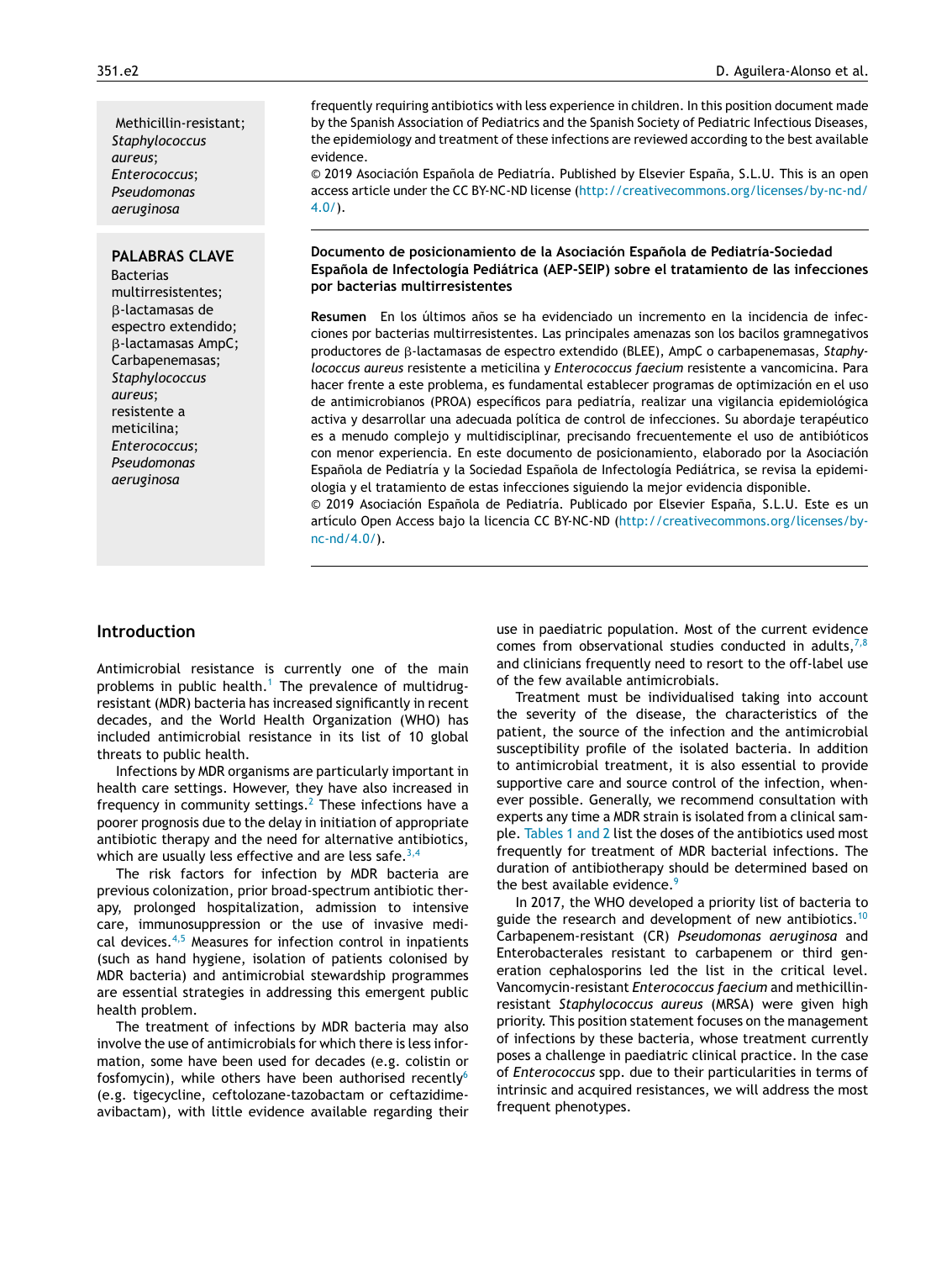| Antimicrobial                                                       | Standard dose                                                                                                                                                | Specific dose <sup>a</sup>                                                                                                                                                                                                  | Comments                                                                                                                                                                                                                                                                                                                                                |
|---------------------------------------------------------------------|--------------------------------------------------------------------------------------------------------------------------------------------------------------|-----------------------------------------------------------------------------------------------------------------------------------------------------------------------------------------------------------------------------|---------------------------------------------------------------------------------------------------------------------------------------------------------------------------------------------------------------------------------------------------------------------------------------------------------------------------------------------------------|
| Ampicillin (IV)                                                     | ≥1 mo: 100-200 mg/kg/day<br>q6 h (max: 12 g/day).<br>< 1 mo: dose based on weight,<br>GA and PNA.                                                            | In case of severe infections<br>(e.g. meningitis or<br>endocarditis):<br>300-400 mg/kg/day q4-6 h<br>(max: 12 g/day).                                                                                                       | Consider use of the highest<br>dose q4h (max 24 g/day) in<br>infections by Enterococcus spp.<br>that do not produce<br>$\beta$ -lactamases with a MIC<br>16-64 mg/L.                                                                                                                                                                                    |
| Vancomycin<br>(IV)                                                  | $\geq$ 1 mo: 45 mg/kg/day q6-8 h<br>(initial max dose: 4g/day).<br><1 mo: dose based on weight,<br>GA and PNA.                                               | 15 mg/kg/6 h (initial max dose:<br>4g/day) in bloodstream<br>infections, meningitis, OAI or<br>S. aureus with vancomycin<br>MIC > 1 mg/L.<br>Can be administered by<br>continuous infusion in case of<br>severe infections. | Target plasma concentration:<br>trough >10 mcg/mL. In case of<br>severe infections or S. aureus<br>with a vancomycin<br>MIC > 1 mg/L: 15-20 mcg/mL.<br>Target plasma concentration in<br>continuous infusion: 20-25<br>mcg/mL.                                                                                                                          |
| Teicoplanin (IV)                                                    | $\geq$ 2 mo: 10 mg/kg/dose q12 h (3<br>doses) and then q24h.<br><2 mo: loading dose of<br>16 mg/kg on day 1 followed by<br>8 mg/kg/24h.<br>Max: 400 mg/dose. | Consider 12 mg/kg/dose for<br>severe infections, bloodstream<br>infections or endocarditis<br>(max: 800 mg/dose).                                                                                                           | Low penetration in CSF.<br>Consider alternatives in cases<br>with unpredictable plasma<br>concentrations (e.g. severe<br>hypoalbuminaemia or chronic<br>kidney failure).                                                                                                                                                                                |
| Ceftaroline (IV)                                                    | IV infusion over 1 hour:<br>>33 kg: 600 mg/12 h.<br>>2 y: 12 mg/kg/8 h (max:<br>400 mg/8h).<br>2 mo-2 y: 8 mg/kg/8 h.<br><2 mo: 6 mg/kg/8h.                  | In children aged $\geq$ 6 y and with<br>CF and respiratory<br>exacerbations, consider<br>15 mg/kg/8 h (max:<br>600 mg/dose).                                                                                                | Approved for treatment of<br>SSTIs and CAP.                                                                                                                                                                                                                                                                                                             |
| Linezolid (IV or<br>oral)                                           | >12 y: 600 mg/12 h.<br>$\leq$ 12 y: 10 mg/kg/8 h (max:<br>600 mg/dose).                                                                                      |                                                                                                                                                                                                                             | Approved for treatment of<br>SSTIs and CAP. Off-label use in<br>paediatric age group in Europe.                                                                                                                                                                                                                                                         |
| Daptomycin<br>(IV)                                                  | >11 y: 5 mg/kg/24 h.<br>7-11 y: 7 mg/kg/24 h.<br>1-6 y: 10 mg/kg/24 h.                                                                                       | Consider higher doses in case<br>of severe infection,<br>bloodstream infections or<br>endocarditis:<br>>11 y: 8-10 mg/kg/24 h.<br>7-11 y: 9 mg/kg/24 h.<br>1-6 y: 12 mg/kg/24 h.                                            | Cannot be used in pulmonary<br>infections due to inactivation<br>by pulmonary surfactant.<br>Max dose has not been<br>established.<br>Approved in children aged<br>≥12 mo for treatment of SSTIs<br>and endocarditis/bloodstream<br>infections due to S. aureus.<br>Use in children <12 mo not<br>recommended except in the<br>absence of alternatives. |
| Cotrimoxazole<br>(Trimethoprim-<br>sulfamethoxazole<br>(IV or oral) | Trimethoprim 8-15 mg/kg/day<br>q8-12 h (orally) or q6-12 h (IV).<br>Max: trimethoprim 320 mg/6 h.                                                            | In case of OAI, consider the<br>highest dose                                                                                                                                                                                | Do not use for initial treatment<br>of severe infections.                                                                                                                                                                                                                                                                                               |
| Clindamycin (IV<br>or oral)                                         | $\geq$ 1 mo: 30-40 mg/kg/day<br>q6-8h.<br><1 mo: 15-20 mg/kg/day<br>q6-8h.<br>Max: 1.8 g/day orally;<br>2.7 g/day IV.                                        | In case of moderate-severe<br>infections, use the highest<br>dose.                                                                                                                                                          | In case of in vitro resistance to<br>erythromycin, we recommend<br>performance of the D test to<br>rule out inducible resistance to<br>clindamycin, which would be a<br>contraindication in case of a<br>positive result.                                                                                                                               |

<span id="page-2-0"></span>**Table 1** Dosage of the main antimicrobial agents used in paediatrics for treatment of infection by multidrug-resistant Grampositive cocci.

CF, cystic fibrosis; CR, carbapenem-resistant; CSF, cerebrospinal fluid; EMA, European Medicines Agency; GA, gestational age; IV, intravenous; MIC, minimum inhibitory concentration; OAI, osteoarticular infection; PNA, postnatal age.

<sup>a</sup> In many cases, the given specific dose corresponds to off-label use, so it should be given with caution.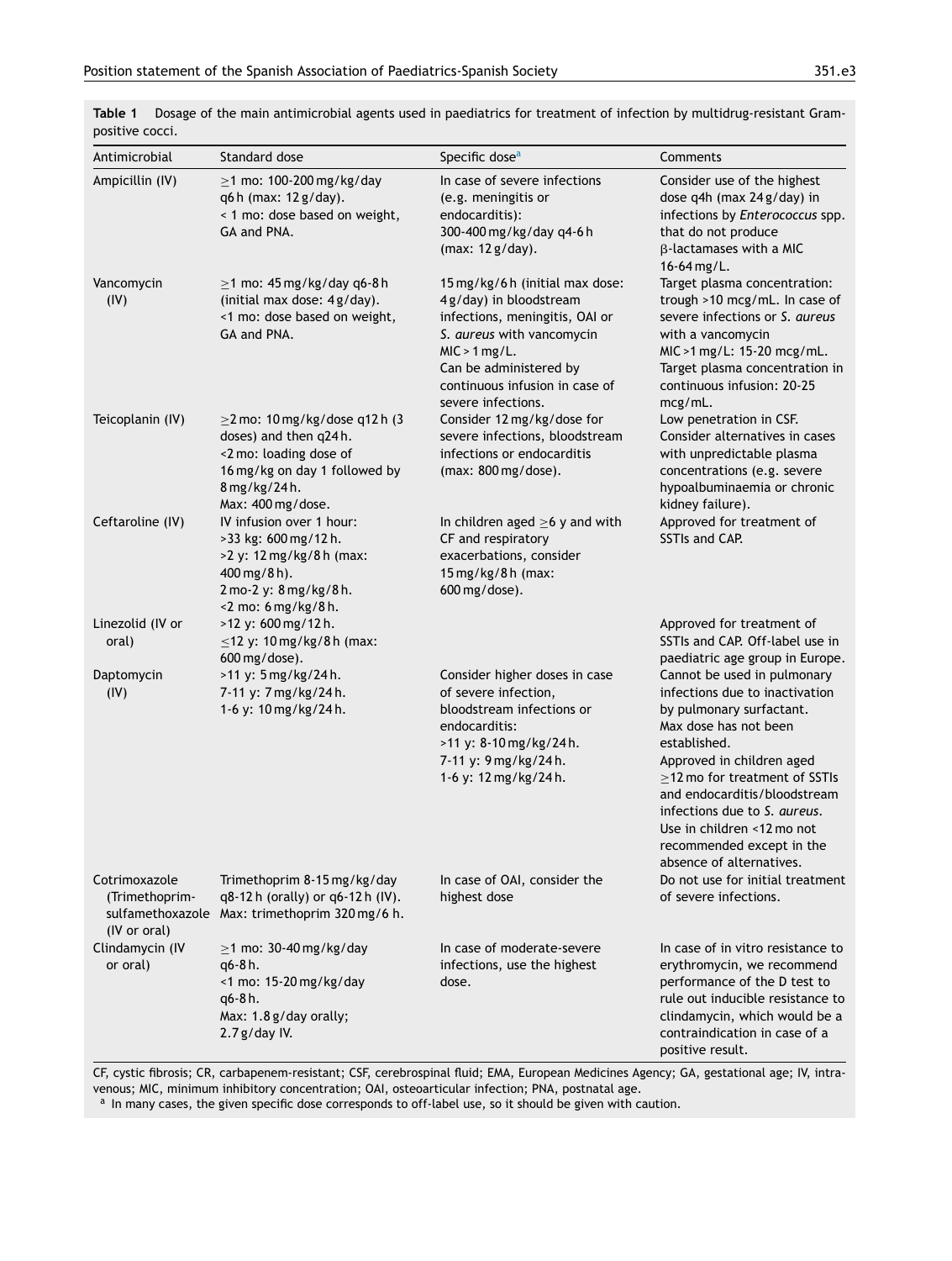| Antibiotic                                        | Standard dose                                                                                                                                                                                       | Specific dose <sup>a</sup>                                                                                                                                                                                                                                                                                            | Comments                                                                                                                                                                                                                                         |
|---------------------------------------------------|-----------------------------------------------------------------------------------------------------------------------------------------------------------------------------------------------------|-----------------------------------------------------------------------------------------------------------------------------------------------------------------------------------------------------------------------------------------------------------------------------------------------------------------------|--------------------------------------------------------------------------------------------------------------------------------------------------------------------------------------------------------------------------------------------------|
| Meropenem<br>(IV)                                 | $\geq$ 1 mo: 20 mg/kg/8 h (max:<br>2 g/dose).<1 mo: dose based<br>on weight, GA and PNA.                                                                                                            | For meningitis: 40 mg/kg/8 h.<br>For infection by CR GNB<br>(meropenem MIC $\leq$ 8 mg/L):<br>40 mg/kg/8h infusion over<br>3 hours.                                                                                                                                                                                   | Decreases plasma<br>concentration of valproic acid <sup>b</sup>                                                                                                                                                                                  |
| Imipenem<br>(imipenem-<br>cilastatin)<br>(IV)     | $\geq$ 3 mo: 15-25 mg/kg/6 h.<br><3 mo and $\geq$ 1.5 kg of weight,<br>age:<br>1-3 mo: 25 mg/kg/6h<br><1 mo: dose based on weight,<br>GA and PNA. Max: 4 g/day.                                     | Use the highest dose in severe<br>infection and/or infection by P.<br>aeruginosa.                                                                                                                                                                                                                                     | Do not use in case of CNS<br>infection. Decreases plasma<br>concentration of valproic acid <sup>b</sup><br>Off-label in age <12 months.                                                                                                          |
| Ertapenem (IV)                                    | $>12$ y: 1 g/24 h.<br>3 m-12 y: 15 mg/kg/12 h (max:<br>500 mg/dose).                                                                                                                                | Consider 2 g/day and<br>administration q12 h in children<br>aged >12 y for combined<br>therapy against CR GNB.                                                                                                                                                                                                        | Decreases the plasma<br>concentration of valproic acid <sup>b</sup><br>Not active against P.<br>aeruginosa.<br>Use in combination with<br>meropenem for treatment of<br>CR GNB infections only if<br>pandrug-resistant isolate<br>(scarce data). |
| Gentamycin<br>(IV)                                | $\geq$ 1 mo: 5-7.5 mg/kg/24 h. < 1<br>mo: dose based on weight, GA<br>and PNA.                                                                                                                      | Consider 7.5-10 mg/kg/24h in<br>patients with shock, pulmonary<br>infection or cystic fibrosis.                                                                                                                                                                                                                       | Target plasma concentration:<br>peak 6-12 µg/mL, trough<br>$<$ 2 $\mu$ g/mL.                                                                                                                                                                     |
| Amikacin (IV)                                     | $\geq$ 1 mo: 15-22 mg/kg/24h. < 1<br>mo: dose based on weight, GA<br>and PNA.                                                                                                                       | Consider 22-30 mg/kg/day in<br>patients with shock, pulmonary<br>infection or cystic fibrosis.                                                                                                                                                                                                                        | Target plasma concentration:<br>peak 20-35 µg/mL, trough<br>$<$ 5 µg/mL.                                                                                                                                                                         |
| Colistin (colis-<br>timethate<br>sodium) $c$ (IV) | 75 000-150 000 IU/kg/day<br>c/8-12 h (max: 10 800 000<br>$IU/day)$ .                                                                                                                                | Consider 150 000-250 000<br>IU/kg/day in patients with<br>shock, pulmonary infection,<br>severe UTI or cystic fibrosis.                                                                                                                                                                                               | We recommend a loading dose<br>of 75 000-150 000 IU/kg in<br>critically ill patients.                                                                                                                                                            |
| Tigecycline (IV)                                  | $\geq$ 12 y: 50 mg/12 h.<br>8-11 y: 1.2 mg/kg/12 h (max:<br>50 mg/12 h).                                                                                                                            | Consider higher loading and<br>maintenance dose in patients<br>with pulmonary infection,<br>severe UTI, bloodstream<br>infections or shock:<br>$\geq$ 12 y: 100-200 mg loading dose<br>followed by 100 mg/12 h.<br>8-11 y: 2-3 mg/kg loading dose<br>(max: 200 mg) followed by<br>2 mg/kg/12 h (max:<br>100 mg/12 h). | Restricted for children aged $\geq 8$<br>y with infection by<br>multidrug-resistant bacteria in<br>the absence of other<br>treatment options.<br>Do not use in case of<br>bloodstream infections or<br>pneumonia, except as a last<br>resort.    |
| Fosfomycin (IV)                                   | >12 y (>40 kg): 12-24 g/day<br>q6-8h<br>1-12 y (10-40 kg):<br>200-400 mg/kg/day q6-8h.<br>1-12 mo $(\leq 10 \text{ kg})$ :<br>200-300 mg/kg/day q8h.<br><1 mo: dose based on weight,<br>GA and PNA. | Consider using max dose in<br>severe infections, especially<br>those caused by strains with<br>moderate susceptibility.                                                                                                                                                                                               | Monitor serum sodium<br>concentrations and fluid<br>balance due to high sodium<br>content (330 mg per gram of<br>fosfomycin)                                                                                                                     |
| Aztreonam (IV)                                    | Max: 8 g/dose; 24 g/day.<br>$\geq$ 1 mo: 120-150 mg/kg/day<br>q8h (max: 8g/day).<br><1 mo: dose based on weight,<br>GA and PNA.                                                                     |                                                                                                                                                                                                                                                                                                                       | Do not use as monotherapy in<br>infections by AmpC- or<br>ESBL-producing strains.                                                                                                                                                                |

<span id="page-3-0"></span>

|  |  |  |  |  |  |  | Table 2 Dose of the main antimicrobials used in paediatrics for treatment of infections by drug-resistant Gram-negative bacilli. |
|--|--|--|--|--|--|--|----------------------------------------------------------------------------------------------------------------------------------|
|--|--|--|--|--|--|--|----------------------------------------------------------------------------------------------------------------------------------|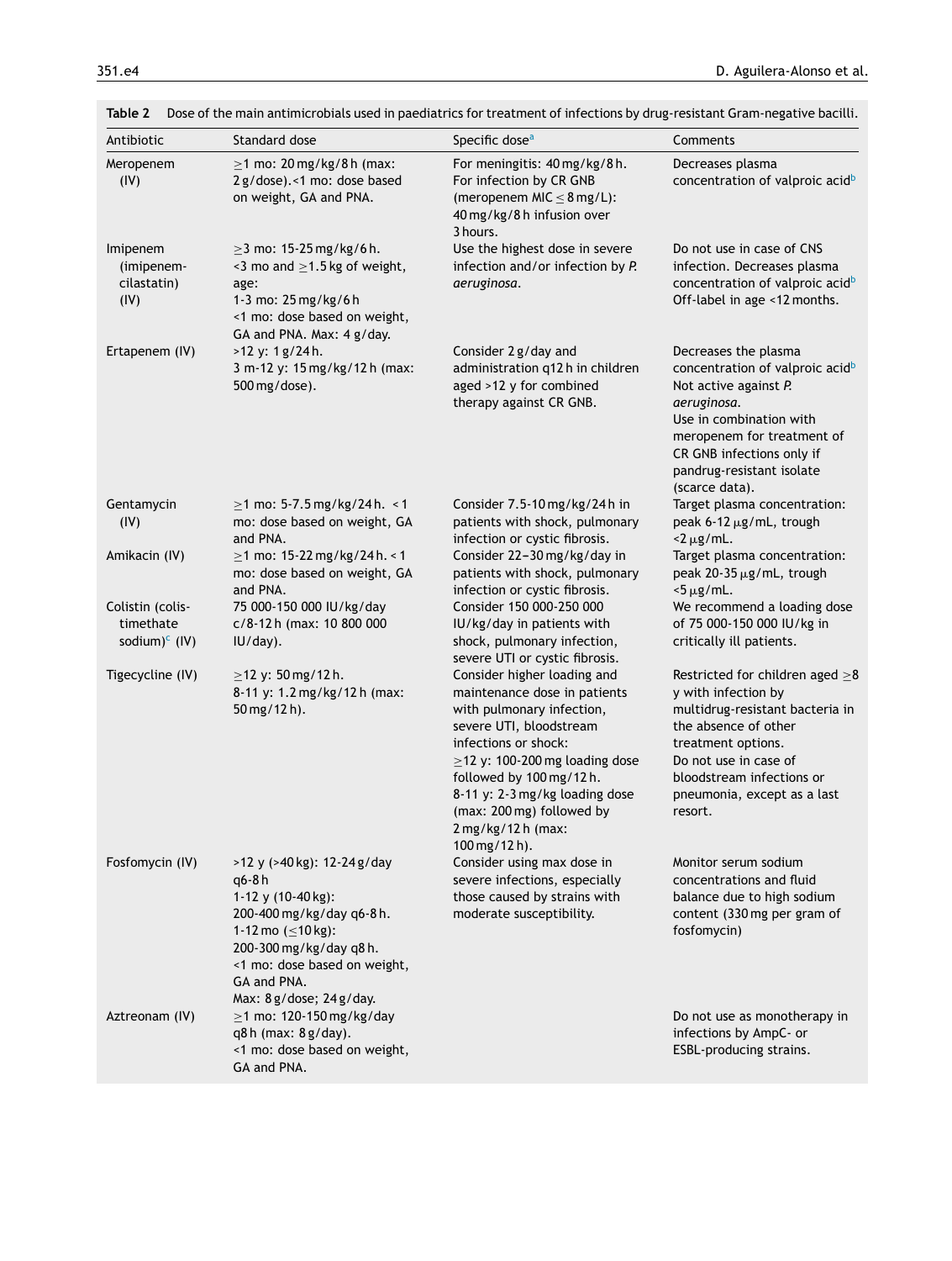<span id="page-4-0"></span>

| Table 2 (Continued)                 |                                                                                                                                                                                                                      |                                                                                                                                                 |                                                                                                                                                                                    |  |  |
|-------------------------------------|----------------------------------------------------------------------------------------------------------------------------------------------------------------------------------------------------------------------|-------------------------------------------------------------------------------------------------------------------------------------------------|------------------------------------------------------------------------------------------------------------------------------------------------------------------------------------|--|--|
| Antibiotic                          | Standard dose                                                                                                                                                                                                        | Specific dose <sup>a</sup>                                                                                                                      | Comments                                                                                                                                                                           |  |  |
| Piperacillin-<br>tazobactam<br>(IV) | >12 y and/or $\geq$ 40 kg:<br>piperacillin 2-4g/dose q6-8h.<br>1 mo-12 y and/or $<$ 40 kg:<br>piperacillin 350-400 mg/kg/day<br>q6-8h.<br><1 mo: dose based on weight,<br>GA and PNA.<br>Max: 16 g/day piperacillin. | Consider use of max dose and<br>administration q6 h in severe or<br>high-inoculum infections,<br>considering extended infusion<br>over 4 hours. | In treatment of infection by<br>ESBL-producing<br>Enterobacterales with<br>documented in vitro<br>susceptibility, administer the<br>max dose g6 h by extended<br>infusion over 4h. |  |  |
| Cefepime (IV)                       | $\geq$ 2 mo: 50 mg/kg/dose q8 h<br>(max: 2000 mg/dose)<br><2 m (off-label): dose based on<br>weight, GA and PNA.                                                                                                     | Consider extended infusion<br>over 4 hours in severe or<br>high-inoculum infections.                                                            | Approved for use starting at<br>age 2 months.                                                                                                                                      |  |  |
| Ceftazidime-<br>avibactam<br>(IV)   | IV Infusion over 2 hours:<br>6 m-18 y: <40 kg: 50 mg/kg of<br>ceftazidime q8 h; $\geq$ 40 kg: 2 g of<br>ceftazidime q8h.<br>3-6 mo: 40 mg/kg of<br>ceftazidime q8h (max 2 g<br>ceftazidime q8 h).                    | Consider infusion over 3 hours<br>in severe infections.                                                                                         | Currently approved by FDA<br>starting at >3 months. Not<br>approved by EMA before age 18<br>years.                                                                                 |  |  |
| Ceftolozane-<br>tazobactam<br>(IV)  | IV infusion over 1 hour:<br><18 y: 20 mg/kg of ceftolozane<br>q8 h (max: 1 g ceftolozane<br>q8 h).                                                                                                                   | Consider increasing the dose in<br>severe lung infections:<br>40 mg/kg of ceftolozane q8h<br>(max 2 g ceftolozane q8 h).                        | Currently not approved for age<br><18 years. Dose based on data<br>from phase I and II trials in<br>children.                                                                      |  |  |

CNS, central nervous system; CR, carbapenem-resistant; EMA, European Medicines Agency; ESBL, extended spectrum β-lactamase; FDA, Food and Drug Administration; GA, gestational age; GNB, Gram-negative bacilli; IU, international unit; IV, intravenous; MIC, minimum inhibitory concentration; PNA, postnatal age; UTI, urinary tract infection.

Severe UTI: manifesting with sepsis, septic shock or other complications (such as renal abscess).

<sup>a</sup> In many cases, the given specific dose corresponds to off-label use, so it should be given with caution.

<sup>b</sup> Consider changing antiepileptic drug or alternatives to carbapenems based on the source and severity of infection and the characteristics of epilepsy.

<sup>c</sup> In Spain, it is marketed with the doses of colistimethate sodium (CMS) given in IU. In other countries it is marketed in mg of CMS or mg of colistin base activity (CBA). The conversion follows the formula: 1 000 000 IU of CMS =80 mg of CMS =30 mg of CBA.

# **Infections by Gram-positive cocci**

## **Methicillin-resistant** *Staphylococcus aureus*

The main mechanism of resistance is the acquisition of a new penicillin-binding protein, known as PBP2a, which is encoded by the *mecA* gene.<sup>[11](#page-11-0)</sup> In microbiology laboratories, these strains are detected by testing the susceptibility to cefoxitin, by molecular detection of the *mecA* gene or by detection of PBP2a by immunochromatographic assay. This phenotype entails resistance to all  $\beta$ -lactam agents with the exception of the cephalosporins ceftaroline and ceftobiprole. Historically, there have been differences between the clones involved in community versus health care-associated infections, which differed in virulence and antimicrobial susceptibility, with community clones more frequently exhibiting susceptibility to clindamycin and production of the Panton-Valentine leucocidin toxin. However, in recent years, the introduction of community clones in hospitals and the spread of hospital clones to the community have blurred these differences.<sup>[11](#page-11-0)</sup>

## **Epidemiology**

In Spain, community-acquired MRSA infections in children were first reported in 2006. At present, these strains account for 5%-10% of all *S. aureus* infections in children, and for as many as 25% of cases of community-acquired pneumo-nia (CAP).<sup>[12](#page-11-0)</sup> Most of the reported cases correspond to skin and soft tissue infections (SSTIs), followed in frequency by pneumonia and bloodstream infections.

Although in the past few years its prevalence has gradually decreased in other European countries, it has remained stable in Spain, with a prevalence of approximately 12% in blood culture isolates in children based on data from the European Centre for Disease Prevention and Control (ECDC).

The COSACO study has found a prevalence of colonization by MRSA in children in Spain of 1.4%, with 4.4% *S. aureus* isolates exhibiting methicillin resistance.<sup>[13](#page-11-0)</sup> It is worth noting that 17% of *S. aureus* isolates were resistant to clindamycin, a proportion that increased to 26% in the case of MRSA.

#### **Treatment**

The first step should be adequate source control of the infection ([Table](#page-5-0) 3). In case of persistent bacteraemia despite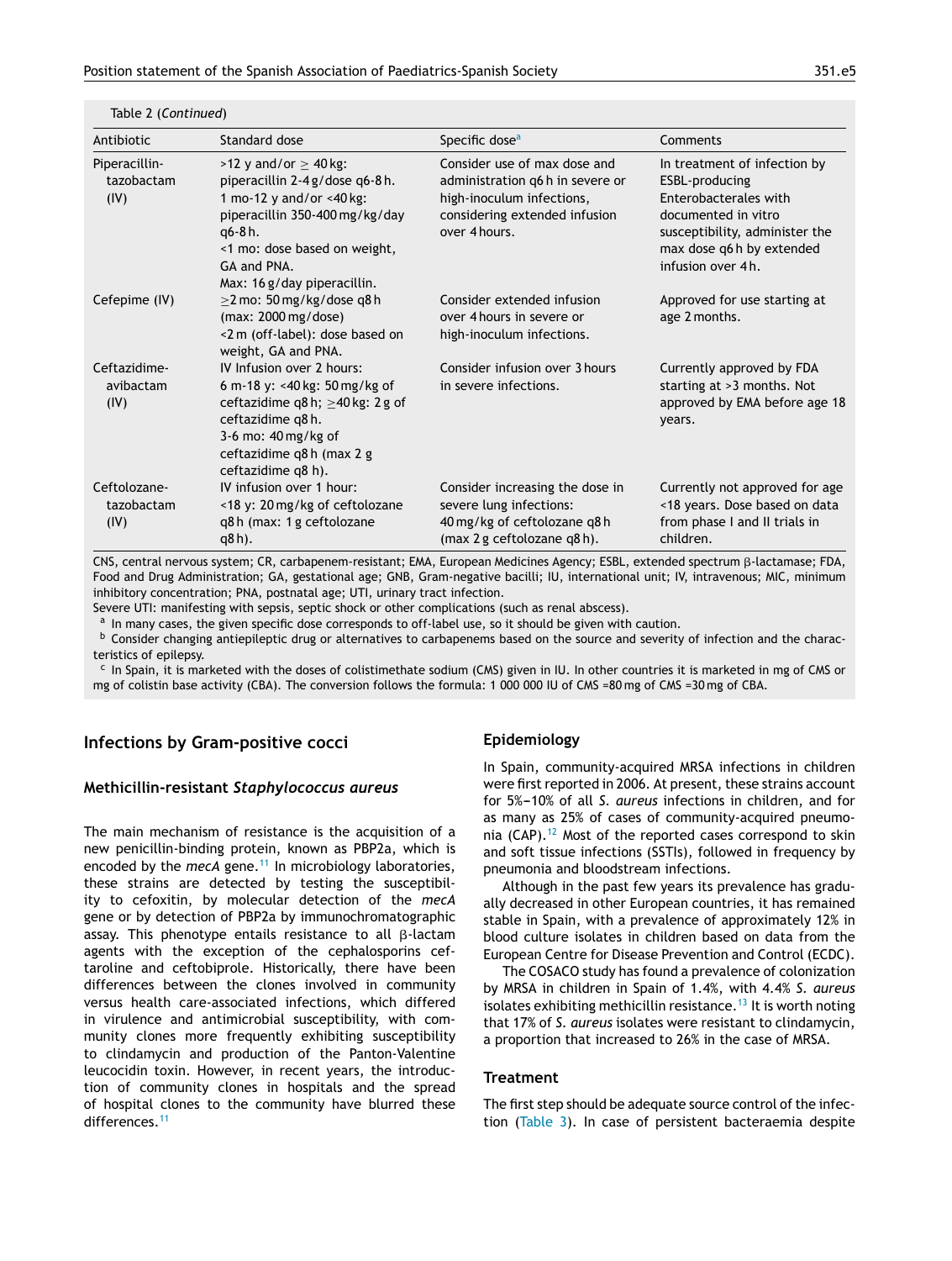<span id="page-5-0"></span>

|  |  | Table 3 Treatment of infections caused by methicillin-resistant S. aureus. |  |  |  |  |
|--|--|----------------------------------------------------------------------------|--|--|--|--|
|--|--|----------------------------------------------------------------------------|--|--|--|--|

| <b>Infection</b>                                         | First-line treatment                               | Alternative                                                     |
|----------------------------------------------------------|----------------------------------------------------|-----------------------------------------------------------------|
| <b>SSTI<sup>a</sup></b>                                  | Clindamycin <sup>b</sup> or cotrimoxazole          | Linezolid, vancomycin, teicoplanin,<br>ceftaroline o daptomycin |
| Pneumonia <sup>c</sup>                                   | Clindamycin <sup>b</sup> , vancomycin or linezolid | Ceftaroline, teicoplanin or<br>cotrimoxazole                    |
| Bloodstream infection<br>and endocarditis <sup>d,e</sup> | Vancomycin or daptomycin                           | Teicoplanin, linezolid or ceftaroline                           |
| OAI <sup>f</sup>                                         | Clindamycin or cotrimoxazole <sup>b</sup>          | Vancomycin, linezolid or levofloxacin                           |
| <b>CNS</b>                                               | Vancomycin <sup>g</sup>                            | Linezolid                                                       |

CNS, central nervous system ; OAI, osteoarticular infection; SSTI, skin and soft tissue infection. Consider the order of appearance in the table as the order of preference for selection.

<sup>a</sup> In case of severe SSTI, prioritise linezolid or clindamycin.

 $^{\rm b}$  If oral treatment is indicated, since there is no commercially available oral solution of clindamycin in Spain, cotrimoxazole is a better alternative.

<sup>c</sup> In case of severe pneumonia, prioritise vancomycin + clindamycin or linezolid.

d In case of persistent bacteraemia: if previous treatment with vancomycin, switch to daptomycin. If previous treatment with daptomycin, add ceftaroline or fosfomycin. If the patient has prosthetic devices, consider adding rifampicin. Persistent bacteraemia is defined as the persistence of positive results of blood culture 72 h or longer after initiation of adequate treatment (including central line removal) or the development of septic thromboembolic events or distant metastases of infection after 72 h of antibiotic therapy.

e In case of endocarditis over a prosthetic valve, it is recommended: (vancomycin or daptomycin) + rifampicin + gentamycin.

 $^{\mathsf{f}}$  In case of infection of an osteoarticular prosthesis with maintenance of the osteosynthesis material, add rifampicin. Some authors recommend adding it in a second phase targeted to treat the biofilm, after 7 days of initial treatment.[15](#page-11-0)

<sup>g</sup> Add rifampicin to vancomycin in infections with maintenance of foreign materials (e.g. ventriculoperitoneal shunt) and consider its addition in all other cases. Rifampicin decreases the plasma concentration of linezolid by 30%, so this combination is not recommended.

correct treatment, an active search of metastatic foci should be performed.

Glycopeptide antibiotics (vancomycin or teicoplanin) are currently the first-line treatment for MRSA infections. However, their high binding to plasma proteins hinders their diffusion into the tissues. For this reason, it is essential to monitor their plasma concentrations to guarantee values that are adequate for treatment of severe infections. Unfortunately, in recent years there has been evidence of an increase in the minimum inhibitory concentration (MIC) of these antibiotics required for treatment of *S. aureus* isolates. In addition, there are concerns regarding the increased risk of treatment failure in strains with a vancomycin MIC of 1.5 mg/L or greater,  $14$  so we recommend not using vancomycin if the MIC is 2 mg/L or greater, and in case of a MIC of 1.5 mg/L or greater (determined by Etest), we recommend considering alternatives after consulting with an expert.

Among the available options, clindamycin and linezolid inhibit toxin synthesis, so their use as monotherapy or in combination with other antimicrobials may be useful in case of infection by toxin-producing strains. Linezolid diffuses readily into tissue and allows sequential intravenous-to-oral therapy, although it can cause haematotoxicity and neurotoxicity with prolonged treatment.

Rifampicin exhibits excellent activity against biofilm, and its inclusion in the first-line antibiotherapy strategy is recommended in case of *S. aureus* infections associated with joint prosthesis.<sup>[15](#page-11-0)</sup> Nowadays, cotrimoxazole maintains activity against most MRSA isolates. Furthermore, it is distributed in Spain in the form of oral solution, which is a good option in cases of mild or moderate infections.

In cases of bloodstream infections or endocarditis due to MRSA with a vancomycin MIC of 1.5 mg/L or greater, daptomycin is a suitable alternative. This antimicrobial has bactericidal activity, is approved for use in children aged more than 1 year and is administered as a single dose per day. One of its disadvantages is that it is inhibited by pulmonary surfactant.

Ceftaroline is a fifth-generation cephalosporin approved for use from birth for treatment of SSTIs and CAP, with an excellent safety profile and strong activity against MRSA,<sup>[16](#page-11-0)</sup> although the data on its use in children are still scarce.

#### *Enterococcus* **spp.**

*Enterococcus* genus is characterised by an intrinsic resistance to multiple antimicrobials, including nearly all cephalosporins, which makes treatment challenging. Furthermore, they can acquire additional resistance (for instance, to ampicillin or vancomycin), $17$  further reducing the treatment options.

*E. faecalis* is the most frequent bactera involved in these infections and it is nearly uniformly susceptible to aminopenicillins, being ampicillin the treatment of choice. *E. faecium* is second in frequency and is usually resistant to ampicillin and susceptible to vancomycin. *E. gallinarum* and *E. casseliflavus*, much less frequent, are intrinsically resistant to vancomycin (although not to teicoplanin), but usually susceptible to aminopenicillins.

Another relevant aspect of *Enterococcus* spp. is their intrinsic low-level resistance to aminoglycosides due to a deficient transport to the cytoplasm of the bacteria. However, when combined with another antimicrobial that acts on the cell wall (e.g. a  $\beta$ -lactam or glycopeptide), there is an increase in the penetration of the aminoglycoside, with a synergistic bactericidal effect, that is necessary for the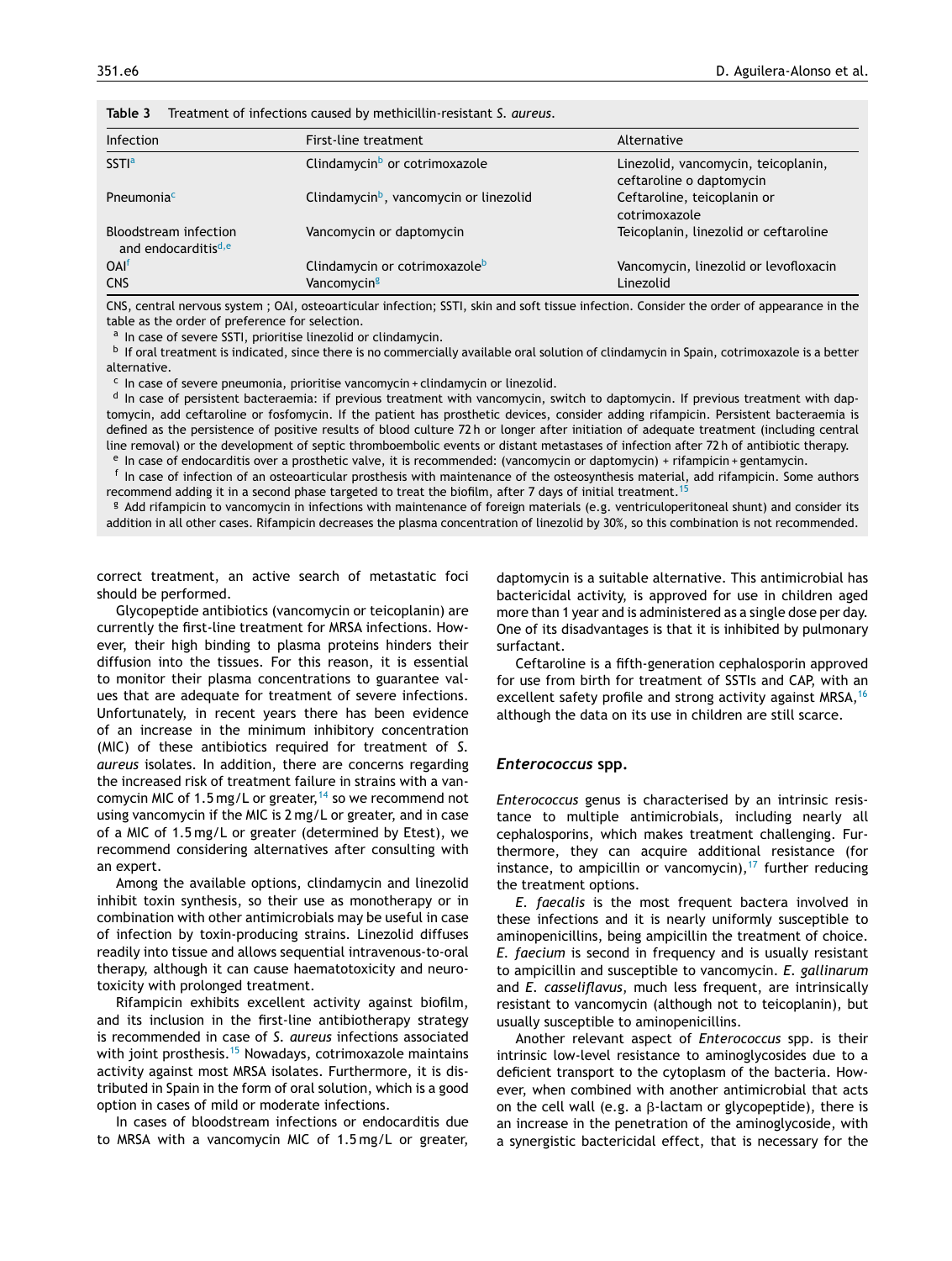| <b>Backbone</b> | First-line <sup>a</sup>   | Ampicillin <sup>b</sup>    |                                 |                                                     |
|-----------------|---------------------------|----------------------------|---------------------------------|-----------------------------------------------------|
|                 | If R to ampicillin        | Vancomycin or              |                                 |                                                     |
|                 |                           | teicoplanin <sup>c</sup>   |                                 |                                                     |
|                 | If R to ampicillin and    | Daptomycin <sup>d</sup> or |                                 |                                                     |
|                 | glycopeptides             | linezolid <sup>e</sup>     |                                 |                                                     |
| Combination     | Mild infections           | Not needed                 |                                 |                                                     |
|                 | Severe infections         | No HLR to                  |                                 | Gentamycin (combined with ampicillin or vancomycin) |
|                 | (endocarditis, meningitis | aminoglycosides            |                                 |                                                     |
|                 | or bloodstream            | HLR to aminoglycosides     | If S to ampicillin              | Ampicillin + ceftriaxone                            |
|                 | infections)               |                            |                                 | (only for E. faecalis)                              |
|                 |                           |                            | If R to ampicillin <sup>f</sup> | Daptomycin <sup>d</sup> +                           |
|                 |                           |                            |                                 | (ceftaroline, ampicillin <sup>c</sup>               |
|                 |                           |                            |                                 | or fosfomycin),                                     |
|                 |                           |                            |                                 | vancomycin + rifampicin                             |
|                 |                           |                            |                                 | or linezolid $\pm$                                  |
|                 |                           |                            |                                 | (fosfomycin or                                      |
|                 |                           |                            |                                 | fluoroquinolone)                                    |

HLR, high-level resistance (gentamycin MIC  $\geq$  500 mg/L); R, resistant; S, susceptible.

a In case of urinary tract infection: may be treated with amoxicillin, fosfomycin, nitrofurantoin or fluoroquinolones.

<sup>b</sup> *E. faecium* is usually resistant to ampicillin, so we do not recommend empirical treatment with this drug against this species.

 $c$  In case of ampicillin MIC  $\leq$  64 mg/L, consider treatment with a high dose of ampicillin. Consider combined therapy in this case.

<sup>d</sup> Daptomycin is not recommended for treatment of lung infections due to its inactivation by pulmonary surfactant. Furthermore, its penetration is poor in the central nervous system. Use higher doses (see [Table](#page-2-0) 1) in case of severe infection.

e In the treatment of endocarditis, there is currently more evidence available for daptomycin compared to linezolid.

<sup>f</sup> There is little data on the use of these combinations, so we recommend consultation with an expert in every case.

treatment of severe infections (such as endocarditis, meningitis and bloodstream infections). *Enterococcus* spp. can acquire high-level resistance to aminoglycosides, in which case the synergistic effect disappears. The addition of ampicillin and ceftriaxone can also have a synergistic bactericidal effect, although only against *E. faecalis*.

Resistance to linezolid and daptomycin is currently very rare in *Enterococcus* spp. and mainly related to outbreaks in health care facilities or previous exposure to them.<sup>[18](#page-11-0)</sup>

## **Epidemiology**

The prevalence of vancomycin resistance in *E. faecium* isolates from blood cultures in patients aged less than 18 years in the 2011-2012 period in 12 European countries was of 8.3%.<sup>[19](#page-11-0)</sup> However, based on data reported by the ECDC, in recent years the prevalence of resistance to vancomycin in Spain in invasive isolates from all age groups has ranged from 0.1% to 0.3% for *E. faecalis* and from 1.8% to 2.5% for *E. faecium*, remaining stable.

## **Treatment**

Whenever the isolate is susceptible to ampicillin, this should be the first-line treatment  $(Table 4)$  $(Table 4)$  $(Table 4)$ .<sup>4</sup> The alternative would be a glycopeptide (vancomycin or teicoplanin). In case of severe infections, such as endocarditis, meningitis or bloodstream infections, we recommend the combination of 2 antibiotics to seek bactericidal synergy.<sup>[20](#page-11-0)</sup> The most frequently used combinations are ampicillin with gentamycin or ceftriaxone for infections by *E. faecalis* and vancomycin with gentamycin for infections by *E. faecium*.

If the selected combination includes aminoglycosides, in vitro testing must be performed before starting treatment to assess for a potential high-level resistance by determining the MIC. In case of high-level resistance (gentamycin MIC  $\geq$  500 mg/L or streptomycin MIC  $\geq$  2000 mg/L), alternative agents must be selected, such as ampicillin + ceftriaxone in case of *E. faecalis.* If the strain is resistant to ampicillin and glycopeptides, possible alternatives include daptomycin or linezolid.

*E. faecalis* and *E. faecium* can develop resistance to vancomycin and teicoplanin mediated by the gene *vanA,* or to vancomycin not to teicoplanin mediated by the gene *vanB*. However, there have been reports of resistance to teicoplanin emerging during treatment with this antimicrobial, and therefore its use is not recommended for treatment of these cases. The resistance to vancomycin of *E. gallinarum*, *E. casseliflavus* and *E. flavescens* is intrinsic and is mediated by the gene *vanC*, which only confers resistance to vancomycin but not to teicoplanin, so the latter could be used for treatment against these species. $17$ 

## **Infections by Gram-negative bacilli**

## **Extended-spectrum β-lactamase-producing Enterobacterales**

Extended spectrum  $\beta$ -lactamases (ESBLs) are enzymes that can hydrolyse and thus cause resistance or reduced susceptibility to penicillins, oximino- $\beta$ -lactams (cefotaxime, ceftriaxone, ceftazidime and cefepime) and monobactams (aztreonam), but not to cephamycins (cefoxitin) or carbapenems. They are generally inhibited in vitro by different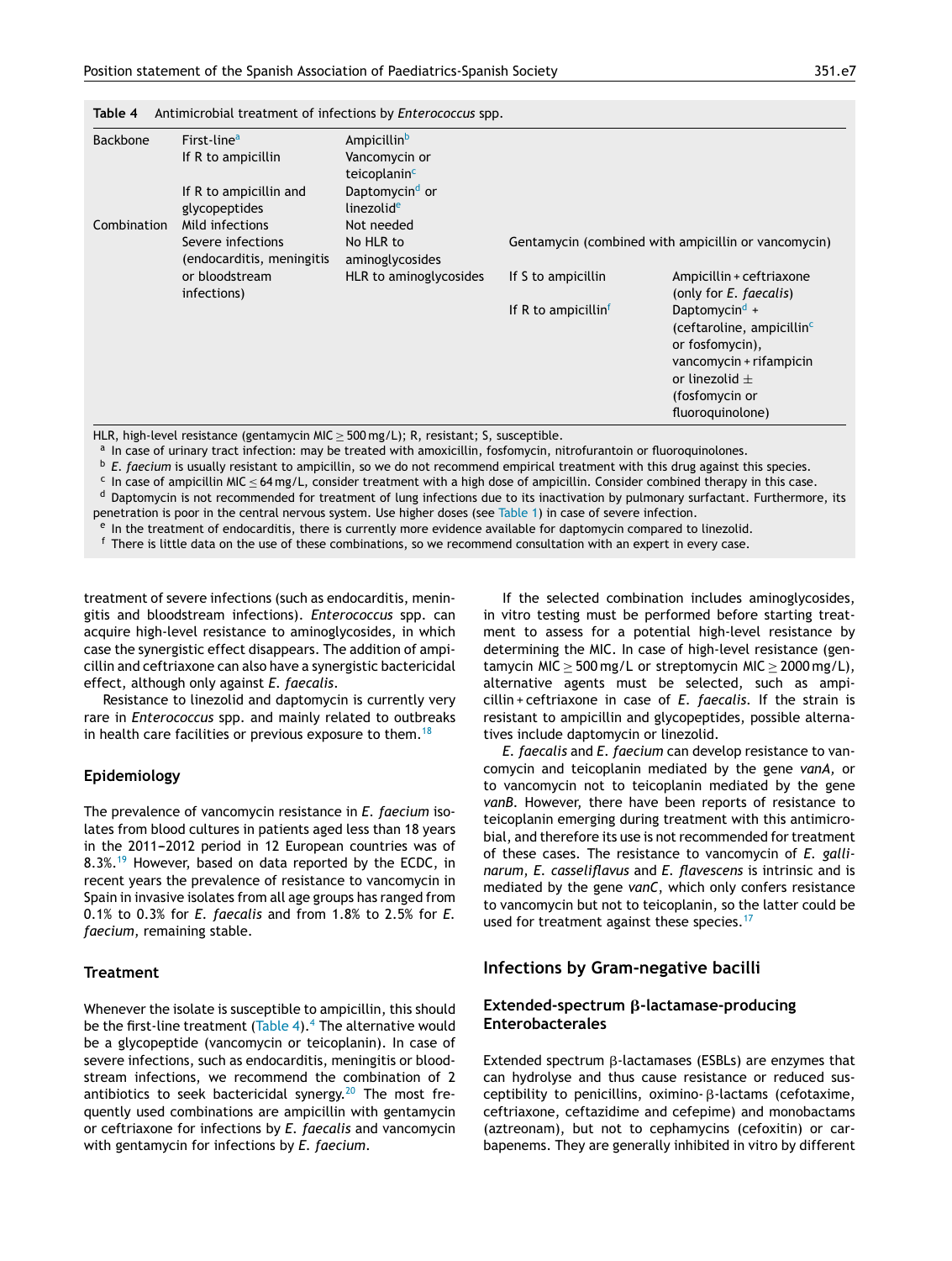| Characteristics of infection                                                        | Antimicrobials                                                                                        |                                                                              |
|-------------------------------------------------------------------------------------|-------------------------------------------------------------------------------------------------------|------------------------------------------------------------------------------|
| Non-severe UTI <sup>a</sup>                                                         | Aminoglycosides, cotrimoxazole, amoxicillin-clavulanate, fosfomycin,<br>cefoxitin or fluoroquinolones |                                                                              |
| Non-severe infections <sup>b</sup>                                                  | Low-intermediate inoculum <sup>c</sup>                                                                | Piperacillin-tazobactam (high dose in<br>extended infusion) $e$ or ertapenem |
|                                                                                     | High inoculum <sup>d</sup>                                                                            | Meropenem, imipenem or ertapenem <sup>f</sup>                                |
| Severe infections (severe sepsis or<br>septic shock) or severe<br>immunosuppression | Meropenem o imipenem <sup>g</sup>                                                                     |                                                                              |

<span id="page-7-0"></span> ${\sf Table~5}$  – Treatment of infections by extended-spectrum  $\beta$ -lactamase-producing Enterobacterales. Adapted with consent from Gutierrez-Gutiérrez B.<sup>[8](#page-11-0)</sup>

UTI, urinary tract infection.

a Non-severe UTI: absence of sepsis, septic shock and other complications (such as renal abscess).

<sup>b</sup> Consider sequential intravenous-to-oral therapy with any of the options included for non-severe UTI, according to the infection source, after improvement.

 $c$  Low-intermediate-inoculum infections: central line-associated bloodstream infecion with removal of the central line, skin infections (drained in case of abscess), deep infections (e.g. intraabdominal) drained correctly or UTI.

 $\rm d$  High-inoculum infections: pneumonia, endocarditis, central nervous system infections and deep infections with inadequate drainage.

e Consider using in case of piperacillin-tazobactam MIC  $\leq$  8 mg/L.

f In case of pneumonia, if the piperacillin-tazobactam MIC is <4 mg/L, piperacillin-tazobactam could be used if recommended by an expert under close monitoring.

<sup>g</sup> De-escalation to piperacillin-tazobactam or ertapenem can be considered once the infection has been controlled.

--lactamase inhibitors (such as clavulanic acid, tazobactam or avibactam), which helps differentiate them phenotypi $cal$  ally from AmpC  $\beta$ -lactamases, which are only inhibited by avibactam.

Currently, the most common ESBLs are CTX-M type. Extended spectrum  $\beta$ -lactamase-producing strains usually contain other genes that confer resistance to aminoglycosides (mainly to gentamycin, and less frequently to amikacin), cotrimoxazole or fluoroquinolones, which further restricts therapeutic options.

## **Epidemiology**

In recent years, there has been evidence of a substantial increase in the prevalence of ESBL-producing Enterobacteralesin both hospital and community settings. A recent systematic review on ESBL-producing Enterobacterales isolates from paediatric blood cultures worldwide found an increase in the prevalence from 3.5% to 8% between 1996 and  $2013.<sup>21</sup>$  $2013.<sup>21</sup>$  $2013.<sup>21</sup>$ 

The prevalence in the paediatric age group in Spain exhibits a similar trend to the one observed globally. A study that analysed the epidemiology of community-acquired urinary tract infections (UTIs) in children aged less than 14 years in Spain in 2016 found a prevalence of ESBL-producing Enterobacterales of  $3.2\%$ .<sup>[22](#page-11-0)</sup> There are few data on infections outside the urinary tract in the paediatric population of Spain.

The most important factors associated to infection by ESBL-producing bacteria are previous hospitalization, recent surgery or recent antibiotic therapy, especially with third-generation cephalosporins, fluoroquinolones or carbapenems, and the presence of chronic disease. $^{23}$  $^{23}$  $^{23}$  Furthermore, colonization by these strains could increase the risk of infection by them. $24$  A relevant phenomenon that is

becoming increasingly known is the vertical transmission in mothers colonised by ESBL-producing Enterobacterales.<sup>[25](#page-11-0)</sup>

#### **Treatment**

The selection of the antibiotic agent is based on the source and severity of the infection and the immune status of the patient ([T](#page-11-0)able 5). $8$  Traditionally, carbapenems have been the antibiotics of choice for infections with this resistance profile. However, the increase in the prevalence of CR bacteria has underscored the need to identify carbapenem-sparing strategies to ensure a similar effectiveness without promoting the selection of resistant strains.

Although ESBL-producing bacteria often exhibit in vitro susceptibility to piperacillin-tazobactam, there have been reports of treatment failure, especially in cases of highinoculum infections (pneumonia, undrained abscesses, etc). Data from observational studies have demonstrated the effectiveness of piperacillin-tazobactam, mainly in low-inoculum and non-severe infections and using an extended-infusion dosing strategy.<sup>[8](#page-11-0)</sup>

The MERINO trial, which assessed mortality at 30 days from initiation of treatment for bloodstream infecions caused by Enterobacterales resistant to third generation cephalosporins (*Escherichia coli* and *Klebsiella pneumoniae*) did not demonstrate the non-inferiority of piperacillintazobactam compared to meropenem. $26$  However, several limitations of the study (such as deaths being mainly due to non-infectious causes, administration of piperacillintazobactam with a standard infusion protocol, etc) limit the generalizability of the results. A subsequent subanalysis found a similar mortality in case of bloodstream infections from a urinary source and non-severe infections, which was consistent with the findings of previous studies. $8$ 

Other antimicrobials (e.g. aminoglycosides, cotrimoxazole, amoxicillin-clavulanate, fosfomycin, cefoxitin or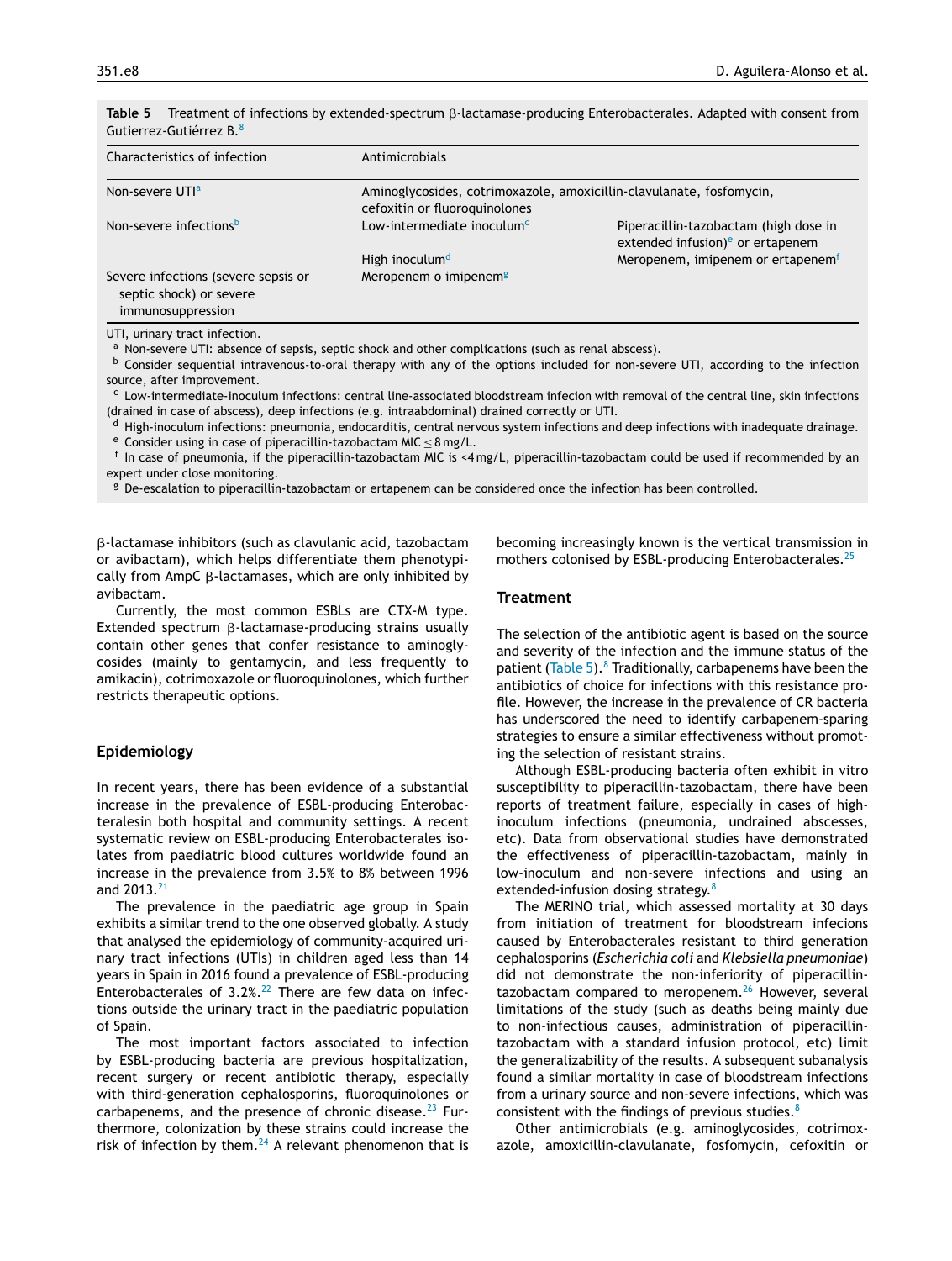**Table 6** Treatment of infections by microorganisms with chromosomal or acquired AmpC.

| <b>Characteristics of</b><br>infection                                                 | <b>Antimicrobials</b>                                          |                          |  |
|----------------------------------------------------------------------------------------|----------------------------------------------------------------|--------------------------|--|
| Non-severe UTIa,b                                                                      | Aminoglycosides, cotrimoxazole, fosfomycin or fluoroquinolones |                          |  |
| Non-severe infections <sup><math>c</math></sup>                                        | Low-intermediate                                               | Cefepime <sup>d</sup> or |  |
|                                                                                        | inoculum <sup>e,f</sup>                                        | piperacillin-tazobactam  |  |
|                                                                                        | High inoculum <sup>e, g</sup>                                  | Meropenem, imipenem,     |  |
|                                                                                        |                                                                | ertapenem or             |  |
|                                                                                        |                                                                | cefepime <sup>d,h</sup>  |  |
| Severe infections (severe<br>sepsis or septic shock)<br>or severe<br>immunosuppression | Meropenem or imipenem <sup>g</sup>                             |                          |  |

UTI, urinary tract infection.

a Non-severe UTI: absence of sepsis, septic shock and other complications (such as renal abscess).

b In case of non-severe UTI caused by *Serratia* spp, *Providencia* spp. or *Morganella morganii*, it is possible to treat with cefotaxime or ceftriaxone after confirming susceptibility to these agents with a close follow-up.

c See classification of source of infection based on inoculum at the foot of [Table](#page-7-0) 5.

<sup>d</sup> Use only in isolates with cefepime MIC  $\leq$  1 mg/L. In infections with intermediate or high inoculum administer every 8 h as extended infusion (over 4 h).

<sup>e</sup> Consider sequential intravenous-to-oral therapy with any of the options included for non-severe UTI, according to the infection source, after improvement.

<sup>f</sup> CFluoroquinolones could be used as alternative.

g Consider de-escalating to cefepime, piperacillin-tazobactam or fluoroquinolones after infection is under control. Consult with an expert first.

<sup>h</sup> Avoid cefepime in case of inadequately drained abscesses or deep infections, endocarditis or central nervous system infection.

fluoroquinolones) may be an option in case of non-severe UTI and as sequential intravenous-to-oral therapy with a switch to the oral route after achieving control of the source of infection. Ertapenem is also a good alternative to meropenem in some cases of infection by ESBL-producing Enterobacterales, as it decreases antibiotic pressure on *P. aeruginosa* in addition to the advantages involved in the longer intervals between doses.

#### **AmpC-producing Enterobacterales**

 $AmpC$   $\beta$ -lactamases can be chromosomal (intrinsic resistance) or encoded in plasmids (acquired resistance). *Enterobacter* spp. *Citrobacter freundii* complex, *Serratia* spp. *Providencia* spp. *Morganella morganii* and the species recently named *Klebsiella aerogenes* (previously known as *Enterobacter aerogenes*) all contain the gene for production of AmpC in their chromosomes and have intrinsic resistance to ampicillin, amoxicillin-clavulanate and first and second generation cephalosporins, but remain susceptible in vitro to third and fourth generation cephalosporins and piperacillin. The risk of induction of AmpC  $\beta$ -lactamase production is highest in *Enterobacter* species.<sup>[27](#page-11-0)</sup>

In case of exposure to  $\beta$ -lactams, mainly cephalosporins and penicillins, the gene may be derepressed, leading to overexpression of the enzyme and producing the characteristic AmpC phenotype, which confers resistance to all  $\beta$ -lactams (except for cefepime, carbapenems and combinations with novel  $\beta$ -lactamase inhibitors, such as  $c$ eftazidime-avibactam). Plasmid AmpC  $\beta$ -lactamases can also be transferred between different Enterobacterales species, including those that do not have the AmpC gene in their chromosomes.

#### **Treatment**

In case of severe infection by AmpC-producing bacteria, due to insufficient evidence, carbapenems are currently considered the most suitable option (Table 6).<sup>[27](#page-11-0)</sup> When feasible, targeted treatment with ertapenem could reduce antibiotic pressure on *P. aeruginosa*. Some non-carbapenem --lactams, such as cefepime or piperacillin-tazobactam, are considered weak inducers, so they may be an alternative in certain circumstances with the use of high doses delivered through extended perfusion.<sup>[28](#page-11-0)</sup> We recommend against the use of piperacillin-tazobactam in high-inoculum infections or if the piperacillin-tazobactam MIC is greater than 8 mg/L, and against the use of cefepime in isolates for which the cefepime MIC is greater than  $1 \text{ mg/L.}^{29}$  $1 \text{ mg/L.}^{29}$  $1 \text{ mg/L.}^{29}$ Cefepime is usually not hydrolysed by AmpC  $\beta$ -lactamases, making it an excellent option. Several alternatives could be considered for treatment of non-severe UTI depending on the results of antimicrobial susceptibility testing (such as aminoglycosides, cotrimoxazole, fluoroquinolones, etc).

## **Carbapenem-resistant Gram-negative bacteria**

#### **Epidemiology**

The development of carbapenem resistance is one of the most alarming phenomena within antimicrobial resistance,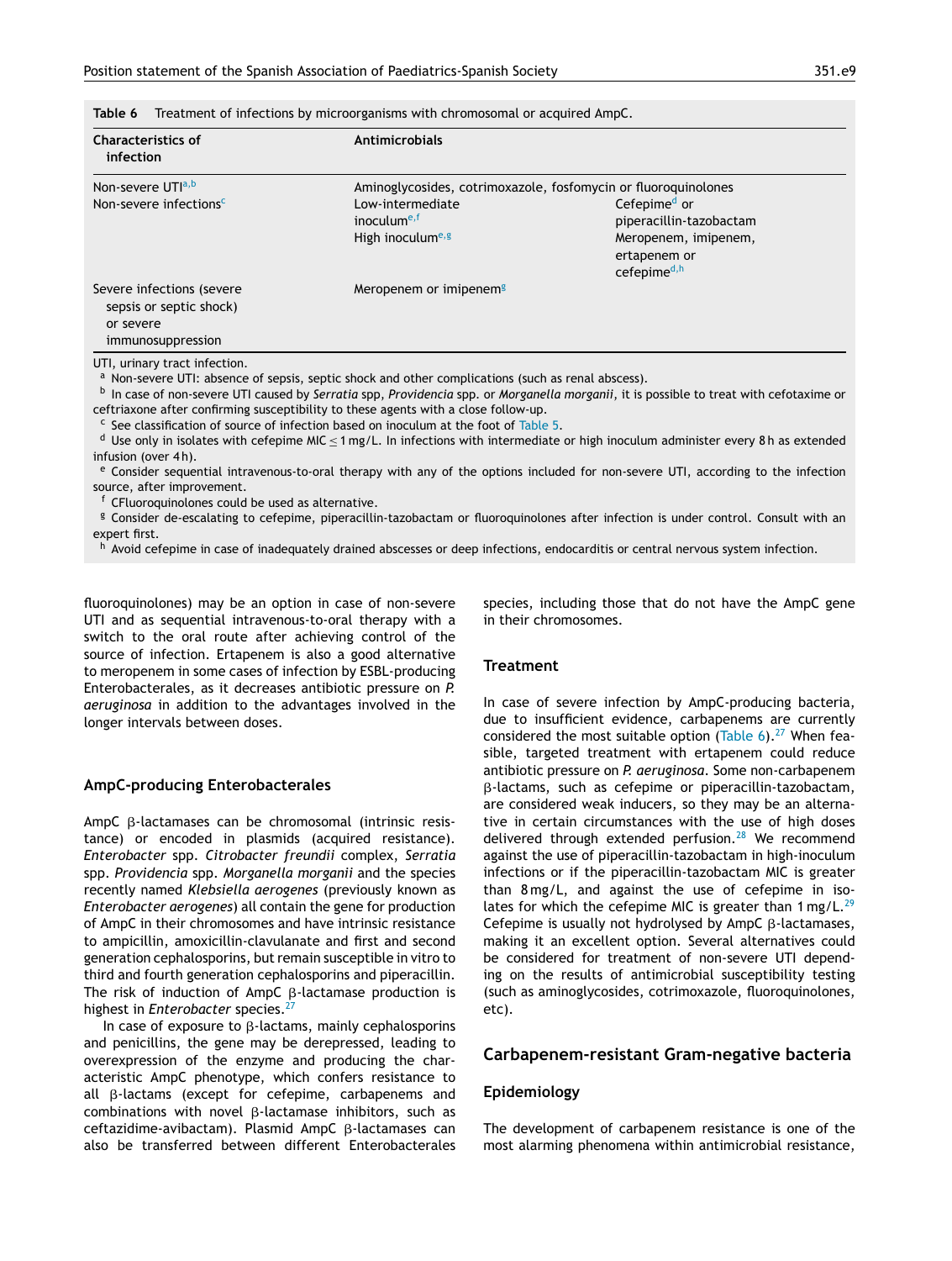<span id="page-9-0"></span>

**Figure 1** Treatment of infections by carbapenem-resistant Gram-negative bacilli in children. Adapted from Hsu AJ.<sup>[40](#page-12-0)</sup> aPossible antibiotics: aminoglycoside, colistin, fosfomycin, fluoroquinolone or tigecycline. Choose the antimicrobial considering the source of infection and the susceptibility of the isolate ([Table](#page-10-0) 7).

<sup>b</sup>Consider in case of a meropenem MIC > 4 mg/L, especially in severe infections.

cAztreonam may be used against GNB that produce MBLs (VIM, NDM or IMP) or OXA-48-type carbapenemases, if coproduction of ESBL or AmpC is not detected; if either of the latter are detected, consider use of aztreonam in combination with ceftazidime-avibactam if there is evidence of a synergistic in vitro effect.

<sup>d</sup>Ceftazidime may be used in infection by OXA-48-producing GNB if coproduction of ESBL or AmpC is not detected.

eCeftazidime-avibactam may be used in infections by GNB with carpapenem resistance that is not mediated by MBLs.

<sup>f</sup>Currently, ceftazidime-avibactam or ceftolozane-tazobactam, whose use would be off-label in children, should be restricted to severe infections in which the isolate has not exhibited susceptibility to other ß-lactams, or in case of infection by a pandrugresistant microorganism. Data from adults suggest that combined therapy is not neccesary when using these new antibiotics.

<sup>g</sup>Ceftolozane-tazobactam may be used in infections by *P. aeruginosa* with carbapenem resistance that is not mediated by carbapenemases.

hSome combinations with which there is evidence of in vitro synergistic effect, but little clinical experience: ceftazidimeavibactam + aztreonam, meropenem + ertapenem, meropenem + fosfomycin, ceftazidime-avibactam + fosfomycin.

as it involves the loss of activity of a group of drugs with one of the broadest spectrums available. Furthermore, CR is frequently associated with resistance to other groups of antimicrobials (such as aminoglycosides or fluoroquinolones). In case of Enterobacterales, this resistance is usually due to production of carbapenemases, while the resistance of *P. aeruginosa* in Spain is usually due to non-enzymatic mechanisms (e.g. inactivation of porins and overexpression of efflux pumps).

Recent studies conducted in the United States have found an increase in the prevalence of infections by CR Gramnegative bacilli (GNB) in children, from 0% in 1999-2000 to  $0.47\%$  in 2010-2011 in the case of Enterobacterales,  $30$ and from 9.4% in 1999 to 20% in 2012 in the case of *P. aeruginosa.*[31](#page-12-0)

Currently, the prevalence of CR Enterobacterales in Spain is low, amounting to 4% of all invasive isolates of *K. pneumoniae* in 2017 (ECDC). Most of these cases occur in adults, and in children they mainly occur in the context of hospital outbreaks. The most prevalent carbapenemase in Spain is currently OXA-48-type, followed by metallo- $\beta$ -lactamases (MBLs) and KPC  $\beta$ -lactamases.<sup>[32](#page-12-0)</sup> Due to the low circulation of these strains in children, their epidemiology has not been accurately established, although there is evidence of a predominance of MBLs of VIM class.  $33,34$ 

Infections by these microorganisms have a higher mortality, $3$  and the risk factors for contracting them are similar to those observed in case of ESBL-producing GNB.<sup>[35](#page-12-0)</sup>

#### **Treatment**

Currently, it is recommended combination therapy with 2 or more antibiotics with demonstrated activity against the isolated microorganism in a majority of cases (Fig. 1). The INCREMENT study, conducted in adults, propose the use of monotherapy in infections with a lower risk of severe disease.<sup>[36](#page-12-0)</sup> However, due to several factors, including the scales used or the lesser knowledge of the pharmacokinetics and pharmacodynamics of many antibiotics in children, the extrapolation of these findings to the paediatric population poses a challenge. [Table](#page-10-0) 7 presents the combinations that may be used depending on the source of infection. For non-severe infections monotherapy could be individually considered.

The use of optimised dosage of meropenem (double dose with extended infusion) achieves the desired pharmacodynamic target in isolates with a meropenem MIC of up to  $8 \text{ mg/L},\frac{37}{3}$  $8 \text{ mg/L},\frac{37}{3}$  $8 \text{ mg/L},\frac{37}{3}$  and has exhibited adequate effectiveness in observational studies. $38,39$  Therefore, we consider it the current treatment of choice, to be given in combination with a sec-ond antibiotic with demonstrated in vitro activity.<sup>[7,40](#page-11-0)</sup> In the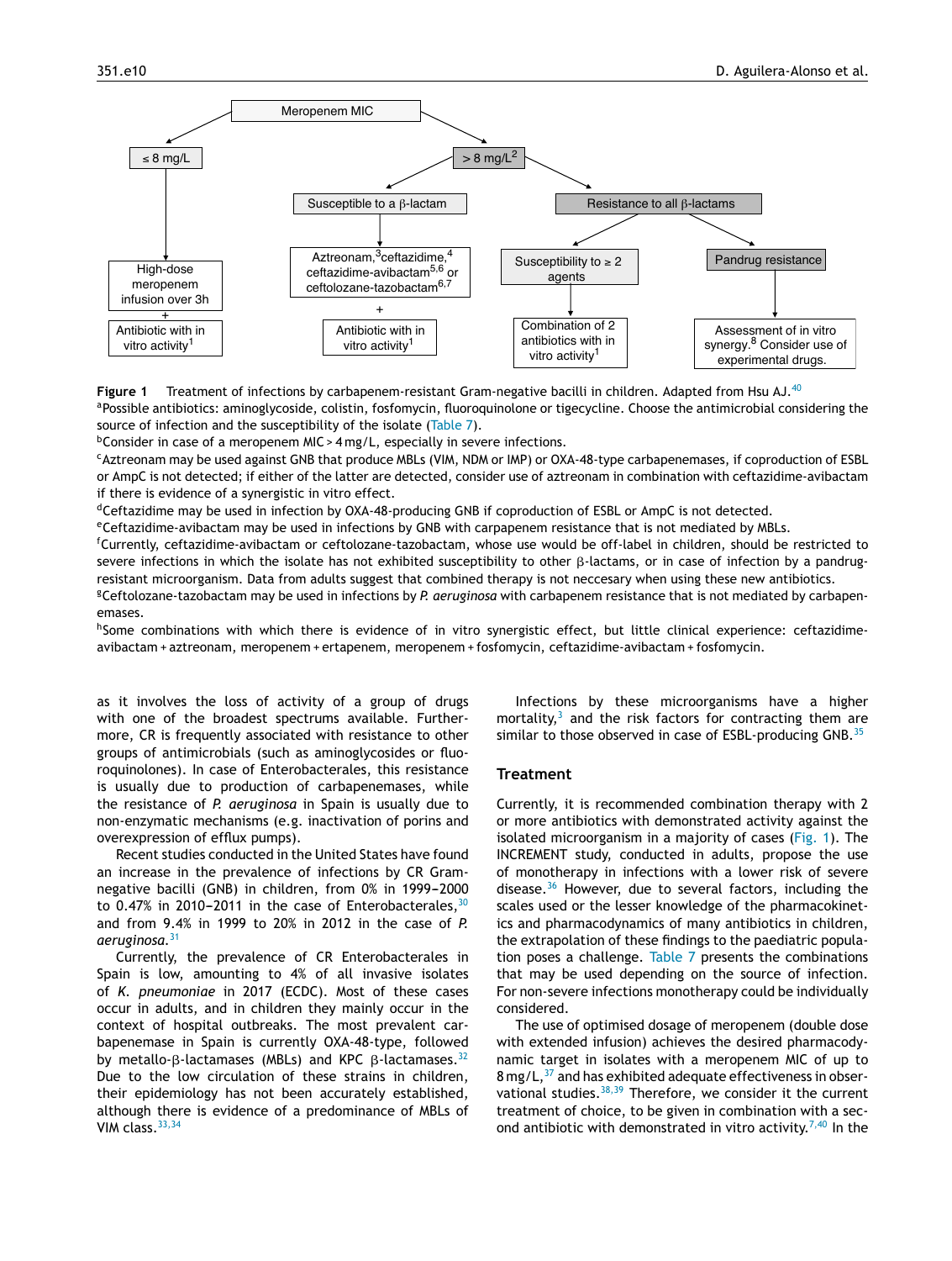| Source of<br>infection | Backbone                    | Combination of<br>choice | Alternative combination                              | Other alternatives <sup>a</sup>                     |
|------------------------|-----------------------------|--------------------------|------------------------------------------------------|-----------------------------------------------------|
| Respiratory            | β-lactam                    | Fluoroquinolone          | Colistin <sup>b</sup> or aminoglycoside <sup>b</sup> | Fosfomycin or tigecycline <sup>b</sup>              |
| Urinary                | Aminoglycoside <sup>c</sup> | <b>B-lactam</b>          | Fosfomycin or<br>fluoroquinolone                     | Colistin <sup>b</sup> or tigecycline <sup>b</sup>   |
| <b>CLABSI</b>          | β-lactam                    | Colistin                 | Fosfomycin or<br>aminoglycoside                      | Fluoroguinolone or<br>tigecyclineb                  |
| Intraabdominal         | β-lactam                    | Tigecycline              | Colistin                                             | Aminoglycoside,<br>fluoroquinolone or<br>fosfomycin |

<span id="page-10-0"></span>**Table 7** Treatment of infections by carbapenem-resistant Gram-negative bacilli based on the source of infection.

CLABSI, central line-associated bloodstream infecion.

Antimicrobials in the table will be used following the algorithm presented in [Fig.](#page-9-0) 1, taking into account in vitro susceptibility of the isolate. Consultation with experts is recommended in every case.

In the treatment of intraabdominal infections, all antimicrobials with the exception of tigecycline and meropenem must be combined with an antimicrobial with anaerobicidal activity (such as metronidazole).

<sup>a</sup> Consider using if combinations of choice are not available.

<sup>b</sup> In case of use in these sources, we recommend optimising the dosage (see [Table](#page-3-0) 2).

c In case of non-severe UTI (absence of sepsis, septic shock or other complications), consider using as monotherapy.

case of isolates with meropenem MIC greater than 8 mg/L, the alternative of choice would be a  $\beta$ -lactam with demonstrated activity in antimicrobial susceptibility testing. If none of them are active against the isolate, other possible options include colistin, aminoglycosides, fosfomycin, fluoroquinolones or tigecycline.

The new  $\beta$ -lactam- $\beta$ -lactamase inhibitor combinations currently distributed in Spain (ceftazidime-avibactam and ceftolozane-tazobactam) have not been authorised for use in the paediatric population. However, phase II clinical trials have proven its safety and efficacy in children, and ceftazidime-avibactam has been recently approved by the Food and Drug Administration (FDA) for use in children aged more than 3 months. Consequently, its compassionate use could be considered in patients with isolates with meropenem MIC greater than 8 mg/L with demonstrated susceptibility to this antibiotic, especially in cases of severe infection. Ceftazidimeavibactam has demonstrated activity against OXA-48- and KPC-producing bacteria, but not against those that produce MBL carbapenemases, while ceftolozane-tazobactam is not active against any carbapenemase-producing bacteria, but is active against *P. aeruginosa* with carbapenem resistance that is not mediated by carbapenemases.

In case of extremely resistant isolates, with few treatment options, we recommend that the microbiology laboratory evaluate in vitro the synergistic activity of different combinations (e.g., aztreonam-avibactam, meropenem-ertapenem, meropenem-fosfomycin).<sup>[7](#page-11-0)</sup> The combination of aztreonam and avibactam (currently, of aztreonam with ceftazidime-avibactam, as the combination has yet to be marketed), has proven effective against some MBLproducing strains that are resistant to aztreonam. Thus, this could be an option for treatment against pathogens with this type of carbapenemases in the absence of other alternative treatments.<sup>[7](#page-11-0)</sup>

Although the current evidence on the use of inhaled antibiotics (e.g. colistin or tobramycin) is limited, they could be considered as an adjuvant to systemic antibiotic therapy in lung infections caused by CR GNB.

## **Conclusion**

In recent years, there has been a progressive increase in the incidence of infections by MDR bacteria, and their treatment poses a significant challenge. To address this problem, it is essential to institute antibiotic stewardship programmes, active epidemiologic surveillance and adequate infection control protocols. The scarcity of therapeutic options, which is even higher in paediatric patients due to the scarce of clinical trials, makes the selection of an effective treatment difficult. The development of new antimicrobials will improve the prognosis of these infections. However, the rational use of antimicrobials is essential in order to preserve their effectiveness.

# **Funding**

DAA is funded by the Spanish Ministry of Health - Instituto de Salud Carlos III (ISCIII) and co-funded by the European Union (FEDER) [Contrato Río Hortega CM18/00100].

## **Conflict of interest**

None.

## **Acknowledgments**

We thank the following for revising the manuscript: Natalia Mendoza Palomar (Paediatric Infectious Disease and Immunodeficiency Unit, Hospital Universitari Vall d'Hebron), M. Nieves Larrosa Escartín (Department of Microbiology, Hospital Universitari Vall d'Hebron), Silvia Manrique Rodríguez (Pharmacy Department, Hospital General Universitario Gregorio Marañón), Cecilia M. Fernández-Llamazares (Pharmacy Department, Hospital General Universitario Gregorio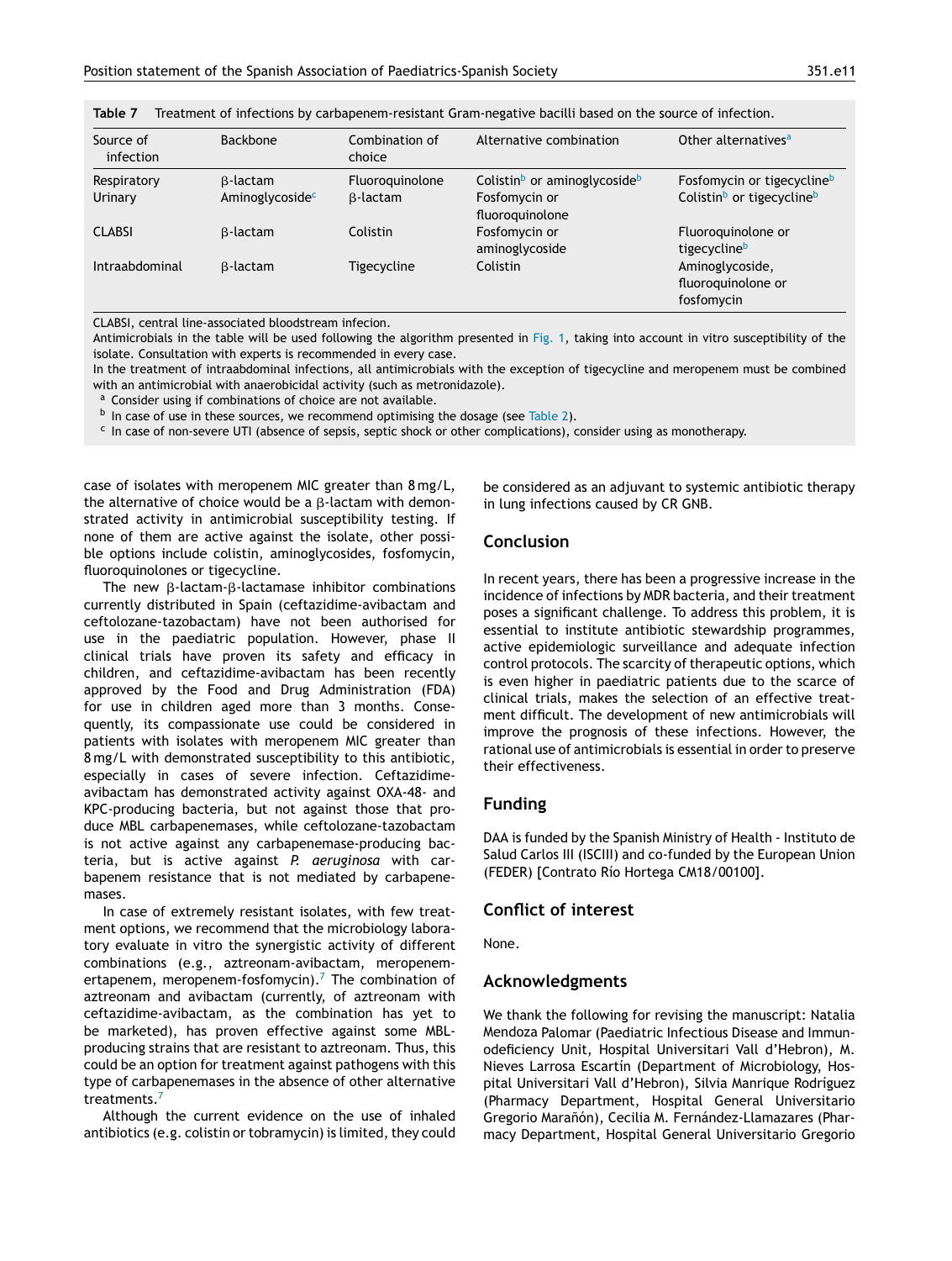<span id="page-11-0"></span>Marañón), Montserrat Giménez Pérez (Department of Microbiology, Hospital Universitario Germans Trias i Pujol) and Emilio Cendejas (Department of Microbiology and Parasitology, Hospital Universitario La Paz).

## **References**

- 1. [Cassini](http://refhub.elsevier.com/S2341-2879(19)30172-3/sbref0005) [A,](http://refhub.elsevier.com/S2341-2879(19)30172-3/sbref0005) [Högberg](http://refhub.elsevier.com/S2341-2879(19)30172-3/sbref0005) [LD,](http://refhub.elsevier.com/S2341-2879(19)30172-3/sbref0005) [Plachouras](http://refhub.elsevier.com/S2341-2879(19)30172-3/sbref0005) [D,](http://refhub.elsevier.com/S2341-2879(19)30172-3/sbref0005) [Quattrocchi](http://refhub.elsevier.com/S2341-2879(19)30172-3/sbref0005) [A,](http://refhub.elsevier.com/S2341-2879(19)30172-3/sbref0005) [Hoxha](http://refhub.elsevier.com/S2341-2879(19)30172-3/sbref0005) [A,](http://refhub.elsevier.com/S2341-2879(19)30172-3/sbref0005) [Simonsen](http://refhub.elsevier.com/S2341-2879(19)30172-3/sbref0005) [GS,](http://refhub.elsevier.com/S2341-2879(19)30172-3/sbref0005) [et](http://refhub.elsevier.com/S2341-2879(19)30172-3/sbref0005) [al.](http://refhub.elsevier.com/S2341-2879(19)30172-3/sbref0005) [Attributable](http://refhub.elsevier.com/S2341-2879(19)30172-3/sbref0005) [deaths](http://refhub.elsevier.com/S2341-2879(19)30172-3/sbref0005) [and](http://refhub.elsevier.com/S2341-2879(19)30172-3/sbref0005) [disability-adjusted](http://refhub.elsevier.com/S2341-2879(19)30172-3/sbref0005) [life-years](http://refhub.elsevier.com/S2341-2879(19)30172-3/sbref0005) [caused](http://refhub.elsevier.com/S2341-2879(19)30172-3/sbref0005) [by](http://refhub.elsevier.com/S2341-2879(19)30172-3/sbref0005) [infections](http://refhub.elsevier.com/S2341-2879(19)30172-3/sbref0005) [with](http://refhub.elsevier.com/S2341-2879(19)30172-3/sbref0005) [antibiotic-resistant](http://refhub.elsevier.com/S2341-2879(19)30172-3/sbref0005) [bacteria](http://refhub.elsevier.com/S2341-2879(19)30172-3/sbref0005) [in](http://refhub.elsevier.com/S2341-2879(19)30172-3/sbref0005) [the](http://refhub.elsevier.com/S2341-2879(19)30172-3/sbref0005) [EU](http://refhub.elsevier.com/S2341-2879(19)30172-3/sbref0005) [and](http://refhub.elsevier.com/S2341-2879(19)30172-3/sbref0005) [the](http://refhub.elsevier.com/S2341-2879(19)30172-3/sbref0005) [European](http://refhub.elsevier.com/S2341-2879(19)30172-3/sbref0005) [Economic](http://refhub.elsevier.com/S2341-2879(19)30172-3/sbref0005) [Area](http://refhub.elsevier.com/S2341-2879(19)30172-3/sbref0005) [in](http://refhub.elsevier.com/S2341-2879(19)30172-3/sbref0005) [2015:](http://refhub.elsevier.com/S2341-2879(19)30172-3/sbref0005) [a](http://refhub.elsevier.com/S2341-2879(19)30172-3/sbref0005) [population](http://refhub.elsevier.com/S2341-2879(19)30172-3/sbref0005)[level](http://refhub.elsevier.com/S2341-2879(19)30172-3/sbref0005) [modelling](http://refhub.elsevier.com/S2341-2879(19)30172-3/sbref0005) [analysis.](http://refhub.elsevier.com/S2341-2879(19)30172-3/sbref0005) [Lancet](http://refhub.elsevier.com/S2341-2879(19)30172-3/sbref0005) [Infect](http://refhub.elsevier.com/S2341-2879(19)30172-3/sbref0005) [Dis.](http://refhub.elsevier.com/S2341-2879(19)30172-3/sbref0005) 2019;19:56-66.
- 2. [Kaarme](http://refhub.elsevier.com/S2341-2879(19)30172-3/sbref0010) [J,](http://refhub.elsevier.com/S2341-2879(19)30172-3/sbref0010) [Riedel](http://refhub.elsevier.com/S2341-2879(19)30172-3/sbref0010) [H,](http://refhub.elsevier.com/S2341-2879(19)30172-3/sbref0010) [Schaal](http://refhub.elsevier.com/S2341-2879(19)30172-3/sbref0010) [W,](http://refhub.elsevier.com/S2341-2879(19)30172-3/sbref0010) [Yin](http://refhub.elsevier.com/S2341-2879(19)30172-3/sbref0010) [H,](http://refhub.elsevier.com/S2341-2879(19)30172-3/sbref0010) [Nevéus](http://refhub.elsevier.com/S2341-2879(19)30172-3/sbref0010) [T,](http://refhub.elsevier.com/S2341-2879(19)30172-3/sbref0010) [Melhus](http://refhub.elsevier.com/S2341-2879(19)30172-3/sbref0010) [Å.](http://refhub.elsevier.com/S2341-2879(19)30172-3/sbref0010) [Rapid](http://refhub.elsevier.com/S2341-2879(19)30172-3/sbref0010) [increase](http://refhub.elsevier.com/S2341-2879(19)30172-3/sbref0010) [in](http://refhub.elsevier.com/S2341-2879(19)30172-3/sbref0010) [carriage](http://refhub.elsevier.com/S2341-2879(19)30172-3/sbref0010) [rates](http://refhub.elsevier.com/S2341-2879(19)30172-3/sbref0010) [of](http://refhub.elsevier.com/S2341-2879(19)30172-3/sbref0010) *[Enterobacteriaceae](http://refhub.elsevier.com/S2341-2879(19)30172-3/sbref0010)* [pro](http://refhub.elsevier.com/S2341-2879(19)30172-3/sbref0010) $ducing$  [extended-spectrum](http://refhub.elsevier.com/S2341-2879(19)30172-3/sbref0010)  $\beta$ [-lactamases](http://refhub.elsevier.com/S2341-2879(19)30172-3/sbref0010) [in](http://refhub.elsevier.com/S2341-2879(19)30172-3/sbref0010) [healthy](http://refhub.elsevier.com/S2341-2879(19)30172-3/sbref0010) [preschool](http://refhub.elsevier.com/S2341-2879(19)30172-3/sbref0010) [children.](http://refhub.elsevier.com/S2341-2879(19)30172-3/sbref0010) [Sweden](http://refhub.elsevier.com/S2341-2879(19)30172-3/sbref0010) [Emerg](http://refhub.elsevier.com/S2341-2879(19)30172-3/sbref0010) [Infect](http://refhub.elsevier.com/S2341-2879(19)30172-3/sbref0010) [Dis.](http://refhub.elsevier.com/S2341-2879(19)30172-3/sbref0010) [2018;24:1874-](http://refhub.elsevier.com/S2341-2879(19)30172-3/sbref0010)[81.](http://refhub.elsevier.com/S2341-2879(19)30172-3/sbref0010)
- 3. [Chiotos](http://refhub.elsevier.com/S2341-2879(19)30172-3/sbref0015) [K,](http://refhub.elsevier.com/S2341-2879(19)30172-3/sbref0015) [Tamma](http://refhub.elsevier.com/S2341-2879(19)30172-3/sbref0015) [PD,](http://refhub.elsevier.com/S2341-2879(19)30172-3/sbref0015) [Flett](http://refhub.elsevier.com/S2341-2879(19)30172-3/sbref0015) [KB,](http://refhub.elsevier.com/S2341-2879(19)30172-3/sbref0015) [Karandikar](http://refhub.elsevier.com/S2341-2879(19)30172-3/sbref0015) [MV,](http://refhub.elsevier.com/S2341-2879(19)30172-3/sbref0015) [Nemati](http://refhub.elsevier.com/S2341-2879(19)30172-3/sbref0015) [K,](http://refhub.elsevier.com/S2341-2879(19)30172-3/sbref0015) [Bilker](http://refhub.elsevier.com/S2341-2879(19)30172-3/sbref0015) [WB,](http://refhub.elsevier.com/S2341-2879(19)30172-3/sbref0015) [et](http://refhub.elsevier.com/S2341-2879(19)30172-3/sbref0015) [al.](http://refhub.elsevier.com/S2341-2879(19)30172-3/sbref0015) [Increased](http://refhub.elsevier.com/S2341-2879(19)30172-3/sbref0015) [30-day](http://refhub.elsevier.com/S2341-2879(19)30172-3/sbref0015) [mortality](http://refhub.elsevier.com/S2341-2879(19)30172-3/sbref0015) [associated](http://refhub.elsevier.com/S2341-2879(19)30172-3/sbref0015) [with](http://refhub.elsevier.com/S2341-2879(19)30172-3/sbref0015) [carbapenem-resistant](http://refhub.elsevier.com/S2341-2879(19)30172-3/sbref0015) [enterobacteriaceae](http://refhub.elsevier.com/S2341-2879(19)30172-3/sbref0015) [in](http://refhub.elsevier.com/S2341-2879(19)30172-3/sbref0015) [children.](http://refhub.elsevier.com/S2341-2879(19)30172-3/sbref0015) [Open](http://refhub.elsevier.com/S2341-2879(19)30172-3/sbref0015) [forum](http://refhub.elsevier.com/S2341-2879(19)30172-3/sbref0015) [Infect](http://refhub.elsevier.com/S2341-2879(19)30172-3/sbref0015) [Dis.](http://refhub.elsevier.com/S2341-2879(19)30172-3/sbref0015) [2018;5,](http://refhub.elsevier.com/S2341-2879(19)30172-3/sbref0015) [ofy222.](http://refhub.elsevier.com/S2341-2879(19)30172-3/sbref0015)
- 4. [Folgori](http://refhub.elsevier.com/S2341-2879(19)30172-3/sbref0020) [L,](http://refhub.elsevier.com/S2341-2879(19)30172-3/sbref0020) [Bielicki](http://refhub.elsevier.com/S2341-2879(19)30172-3/sbref0020) [J.](http://refhub.elsevier.com/S2341-2879(19)30172-3/sbref0020) [Future](http://refhub.elsevier.com/S2341-2879(19)30172-3/sbref0020) [challenges](http://refhub.elsevier.com/S2341-2879(19)30172-3/sbref0020) [in](http://refhub.elsevier.com/S2341-2879(19)30172-3/sbref0020) [pediatric](http://refhub.elsevier.com/S2341-2879(19)30172-3/sbref0020) [and](http://refhub.elsevier.com/S2341-2879(19)30172-3/sbref0020) [neona](http://refhub.elsevier.com/S2341-2879(19)30172-3/sbref0020)[tal](http://refhub.elsevier.com/S2341-2879(19)30172-3/sbref0020) [sepsis:](http://refhub.elsevier.com/S2341-2879(19)30172-3/sbref0020) [emerging](http://refhub.elsevier.com/S2341-2879(19)30172-3/sbref0020) [pathogens](http://refhub.elsevier.com/S2341-2879(19)30172-3/sbref0020) [and](http://refhub.elsevier.com/S2341-2879(19)30172-3/sbref0020) [antimicrobial](http://refhub.elsevier.com/S2341-2879(19)30172-3/sbref0020) [resistance.](http://refhub.elsevier.com/S2341-2879(19)30172-3/sbref0020) [J](http://refhub.elsevier.com/S2341-2879(19)30172-3/sbref0020) [Pediatr](http://refhub.elsevier.com/S2341-2879(19)30172-3/sbref0020) [Intensive](http://refhub.elsevier.com/S2341-2879(19)30172-3/sbref0020) [Care.](http://refhub.elsevier.com/S2341-2879(19)30172-3/sbref0020) 2019;08:017-24.
- 5. [Sick-Samuels](http://refhub.elsevier.com/S2341-2879(19)30172-3/sbref0025) [AC,](http://refhub.elsevier.com/S2341-2879(19)30172-3/sbref0025) [Goodman](http://refhub.elsevier.com/S2341-2879(19)30172-3/sbref0025) [KE,](http://refhub.elsevier.com/S2341-2879(19)30172-3/sbref0025) [Rapsinski](http://refhub.elsevier.com/S2341-2879(19)30172-3/sbref0025) [G,](http://refhub.elsevier.com/S2341-2879(19)30172-3/sbref0025) [Colantouni](http://refhub.elsevier.com/S2341-2879(19)30172-3/sbref0025) [E,](http://refhub.elsevier.com/S2341-2879(19)30172-3/sbref0025) [Milstone](http://refhub.elsevier.com/S2341-2879(19)30172-3/sbref0025) [AM,](http://refhub.elsevier.com/S2341-2879(19)30172-3/sbref0025) [Nowalk](http://refhub.elsevier.com/S2341-2879(19)30172-3/sbref0025) [AJ,](http://refhub.elsevier.com/S2341-2879(19)30172-3/sbref0025) [et](http://refhub.elsevier.com/S2341-2879(19)30172-3/sbref0025) [al.](http://refhub.elsevier.com/S2341-2879(19)30172-3/sbref0025) [A](http://refhub.elsevier.com/S2341-2879(19)30172-3/sbref0025) [decision](http://refhub.elsevier.com/S2341-2879(19)30172-3/sbref0025) [tree](http://refhub.elsevier.com/S2341-2879(19)30172-3/sbref0025) [using](http://refhub.elsevier.com/S2341-2879(19)30172-3/sbref0025) [patient](http://refhub.elsevier.com/S2341-2879(19)30172-3/sbref0025) [characteristics](http://refhub.elsevier.com/S2341-2879(19)30172-3/sbref0025) [to](http://refhub.elsevier.com/S2341-2879(19)30172-3/sbref0025) [predict](http://refhub.elsevier.com/S2341-2879(19)30172-3/sbref0025) [resistance](http://refhub.elsevier.com/S2341-2879(19)30172-3/sbref0025) [to](http://refhub.elsevier.com/S2341-2879(19)30172-3/sbref0025) [commonly](http://refhub.elsevier.com/S2341-2879(19)30172-3/sbref0025) [used](http://refhub.elsevier.com/S2341-2879(19)30172-3/sbref0025) [broad-spectrum](http://refhub.elsevier.com/S2341-2879(19)30172-3/sbref0025) [antibiotics](http://refhub.elsevier.com/S2341-2879(19)30172-3/sbref0025) [in](http://refhub.elsevier.com/S2341-2879(19)30172-3/sbref0025) [children](http://refhub.elsevier.com/S2341-2879(19)30172-3/sbref0025) [with](http://refhub.elsevier.com/S2341-2879(19)30172-3/sbref0025) [gram-negative](http://refhub.elsevier.com/S2341-2879(19)30172-3/sbref0025) [bloodstream](http://refhub.elsevier.com/S2341-2879(19)30172-3/sbref0025) [infections.](http://refhub.elsevier.com/S2341-2879(19)30172-3/sbref0025) [J](http://refhub.elsevier.com/S2341-2879(19)30172-3/sbref0025) [Pediatric](http://refhub.elsevier.com/S2341-2879(19)30172-3/sbref0025) [Infect](http://refhub.elsevier.com/S2341-2879(19)30172-3/sbref0025) [Dis](http://refhub.elsevier.com/S2341-2879(19)30172-3/sbref0025) [Soc.](http://refhub.elsevier.com/S2341-2879(19)30172-3/sbref0025) [2019.](http://refhub.elsevier.com/S2341-2879(19)30172-3/sbref0025)
- 6. [Tamma](http://refhub.elsevier.com/S2341-2879(19)30172-3/sbref0030) [PD,](http://refhub.elsevier.com/S2341-2879(19)30172-3/sbref0030) [Hsu](http://refhub.elsevier.com/S2341-2879(19)30172-3/sbref0030) [AJ.](http://refhub.elsevier.com/S2341-2879(19)30172-3/sbref0030) [Defining](http://refhub.elsevier.com/S2341-2879(19)30172-3/sbref0030) [the](http://refhub.elsevier.com/S2341-2879(19)30172-3/sbref0030) [Role](http://refhub.elsevier.com/S2341-2879(19)30172-3/sbref0030) [of](http://refhub.elsevier.com/S2341-2879(19)30172-3/sbref0030) [Novel](http://refhub.elsevier.com/S2341-2879(19)30172-3/sbref0030)  $\beta$ [-Lactam](http://refhub.elsevier.com/S2341-2879(19)30172-3/sbref0030) [Agents](http://refhub.elsevier.com/S2341-2879(19)30172-3/sbref0030) [That](http://refhub.elsevier.com/S2341-2879(19)30172-3/sbref0030) [Target](http://refhub.elsevier.com/S2341-2879(19)30172-3/sbref0030) [Carbapenem-Resistant](http://refhub.elsevier.com/S2341-2879(19)30172-3/sbref0030) [Gram-Negative](http://refhub.elsevier.com/S2341-2879(19)30172-3/sbref0030) [Organisms.](http://refhub.elsevier.com/S2341-2879(19)30172-3/sbref0030) [J](http://refhub.elsevier.com/S2341-2879(19)30172-3/sbref0030) [Pediatric](http://refhub.elsevier.com/S2341-2879(19)30172-3/sbref0030) [Infect](http://refhub.elsevier.com/S2341-2879(19)30172-3/sbref0030) [Dis](http://refhub.elsevier.com/S2341-2879(19)30172-3/sbref0030) [Soc.](http://refhub.elsevier.com/S2341-2879(19)30172-3/sbref0030) [2019.](http://refhub.elsevier.com/S2341-2879(19)30172-3/sbref0030)
- 7. Rodríguez-Baño [J,](http://refhub.elsevier.com/S2341-2879(19)30172-3/sbref0035) [Gutiérrez-Gutiérrez](http://refhub.elsevier.com/S2341-2879(19)30172-3/sbref0035) [B,](http://refhub.elsevier.com/S2341-2879(19)30172-3/sbref0035) [Machuca](http://refhub.elsevier.com/S2341-2879(19)30172-3/sbref0035) [I,](http://refhub.elsevier.com/S2341-2879(19)30172-3/sbref0035) [Pascual](http://refhub.elsevier.com/S2341-2879(19)30172-3/sbref0035) [A.](http://refhub.elsevier.com/S2341-2879(19)30172-3/sbref0035) [Treatment](http://refhub.elsevier.com/S2341-2879(19)30172-3/sbref0035) [of](http://refhub.elsevier.com/S2341-2879(19)30172-3/sbref0035) [infections](http://refhub.elsevier.com/S2341-2879(19)30172-3/sbref0035) [caused](http://refhub.elsevier.com/S2341-2879(19)30172-3/sbref0035) [by](http://refhub.elsevier.com/S2341-2879(19)30172-3/sbref0035) [extended-spectrum-beta](http://refhub.elsevier.com/S2341-2879(19)30172-3/sbref0035)[lactamase-,](http://refhub.elsevier.com/S2341-2879(19)30172-3/sbref0035) [AmpC-,](http://refhub.elsevier.com/S2341-2879(19)30172-3/sbref0035) [and](http://refhub.elsevier.com/S2341-2879(19)30172-3/sbref0035) [carbapenemase-producing](http://refhub.elsevier.com/S2341-2879(19)30172-3/sbref0035) [enterobac](http://refhub.elsevier.com/S2341-2879(19)30172-3/sbref0035)[teriaceae.](http://refhub.elsevier.com/S2341-2879(19)30172-3/sbref0035) [Clin](http://refhub.elsevier.com/S2341-2879(19)30172-3/sbref0035) [Microbiol](http://refhub.elsevier.com/S2341-2879(19)30172-3/sbref0035) [Rev.](http://refhub.elsevier.com/S2341-2879(19)30172-3/sbref0035) [2018;31.](http://refhub.elsevier.com/S2341-2879(19)30172-3/sbref0035)
- 8. [Gutierrez-Gutiérrez](http://refhub.elsevier.com/S2341-2879(19)30172-3/sbref0040) [B,](http://refhub.elsevier.com/S2341-2879(19)30172-3/sbref0040) Rodríguez-Baño [J.](http://refhub.elsevier.com/S2341-2879(19)30172-3/sbref0040) [Current](http://refhub.elsevier.com/S2341-2879(19)30172-3/sbref0040) [options](http://refhub.elsevier.com/S2341-2879(19)30172-3/sbref0040) [for](http://refhub.elsevier.com/S2341-2879(19)30172-3/sbref0040) [the](http://refhub.elsevier.com/S2341-2879(19)30172-3/sbref0040) [treatment](http://refhub.elsevier.com/S2341-2879(19)30172-3/sbref0040) [of](http://refhub.elsevier.com/S2341-2879(19)30172-3/sbref0040) [infections](http://refhub.elsevier.com/S2341-2879(19)30172-3/sbref0040) [due](http://refhub.elsevier.com/S2341-2879(19)30172-3/sbref0040) [to](http://refhub.elsevier.com/S2341-2879(19)30172-3/sbref0040) [extended-spectrum](http://refhub.elsevier.com/S2341-2879(19)30172-3/sbref0040) [beta](http://refhub.elsevier.com/S2341-2879(19)30172-3/sbref0040)[lactamase-producing](http://refhub.elsevier.com/S2341-2879(19)30172-3/sbref0040) [Enterobacteriaceae](http://refhub.elsevier.com/S2341-2879(19)30172-3/sbref0040) [in](http://refhub.elsevier.com/S2341-2879(19)30172-3/sbref0040) [different](http://refhub.elsevier.com/S2341-2879(19)30172-3/sbref0040) [groups](http://refhub.elsevier.com/S2341-2879(19)30172-3/sbref0040) [of](http://refhub.elsevier.com/S2341-2879(19)30172-3/sbref0040) [patients.](http://refhub.elsevier.com/S2341-2879(19)30172-3/sbref0040) [Clin](http://refhub.elsevier.com/S2341-2879(19)30172-3/sbref0040) [Microbiol](http://refhub.elsevier.com/S2341-2879(19)30172-3/sbref0040) [Infect.](http://refhub.elsevier.com/S2341-2879(19)30172-3/sbref0040) 2019;25:932-42.
- 9. [McMullan](http://refhub.elsevier.com/S2341-2879(19)30172-3/sbref0045) [BJ,](http://refhub.elsevier.com/S2341-2879(19)30172-3/sbref0045) [Andresen](http://refhub.elsevier.com/S2341-2879(19)30172-3/sbref0045) [D,](http://refhub.elsevier.com/S2341-2879(19)30172-3/sbref0045) [Blyth](http://refhub.elsevier.com/S2341-2879(19)30172-3/sbref0045) [CC,](http://refhub.elsevier.com/S2341-2879(19)30172-3/sbref0045) [Avent](http://refhub.elsevier.com/S2341-2879(19)30172-3/sbref0045) [ML,](http://refhub.elsevier.com/S2341-2879(19)30172-3/sbref0045) [Bowen](http://refhub.elsevier.com/S2341-2879(19)30172-3/sbref0045) [AC,](http://refhub.elsevier.com/S2341-2879(19)30172-3/sbref0045) [Brit](http://refhub.elsevier.com/S2341-2879(19)30172-3/sbref0045)[ton](http://refhub.elsevier.com/S2341-2879(19)30172-3/sbref0045) [PN,](http://refhub.elsevier.com/S2341-2879(19)30172-3/sbref0045) [et](http://refhub.elsevier.com/S2341-2879(19)30172-3/sbref0045) [al.](http://refhub.elsevier.com/S2341-2879(19)30172-3/sbref0045) [Antibiotic](http://refhub.elsevier.com/S2341-2879(19)30172-3/sbref0045) [duration](http://refhub.elsevier.com/S2341-2879(19)30172-3/sbref0045) [and](http://refhub.elsevier.com/S2341-2879(19)30172-3/sbref0045) [timing](http://refhub.elsevier.com/S2341-2879(19)30172-3/sbref0045) [of](http://refhub.elsevier.com/S2341-2879(19)30172-3/sbref0045) [the](http://refhub.elsevier.com/S2341-2879(19)30172-3/sbref0045) [switch](http://refhub.elsevier.com/S2341-2879(19)30172-3/sbref0045) [from](http://refhub.elsevier.com/S2341-2879(19)30172-3/sbref0045) [intravenous](http://refhub.elsevier.com/S2341-2879(19)30172-3/sbref0045) [to](http://refhub.elsevier.com/S2341-2879(19)30172-3/sbref0045) [oral](http://refhub.elsevier.com/S2341-2879(19)30172-3/sbref0045) [route](http://refhub.elsevier.com/S2341-2879(19)30172-3/sbref0045) [for](http://refhub.elsevier.com/S2341-2879(19)30172-3/sbref0045) [bacterial](http://refhub.elsevier.com/S2341-2879(19)30172-3/sbref0045) [infections](http://refhub.elsevier.com/S2341-2879(19)30172-3/sbref0045) [in](http://refhub.elsevier.com/S2341-2879(19)30172-3/sbref0045) [chil](http://refhub.elsevier.com/S2341-2879(19)30172-3/sbref0045)[dren:](http://refhub.elsevier.com/S2341-2879(19)30172-3/sbref0045) [systematic](http://refhub.elsevier.com/S2341-2879(19)30172-3/sbref0045) [review](http://refhub.elsevier.com/S2341-2879(19)30172-3/sbref0045) [and](http://refhub.elsevier.com/S2341-2879(19)30172-3/sbref0045) [guidelines.](http://refhub.elsevier.com/S2341-2879(19)30172-3/sbref0045) [Lancet](http://refhub.elsevier.com/S2341-2879(19)30172-3/sbref0045) [Infect](http://refhub.elsevier.com/S2341-2879(19)30172-3/sbref0045) [Dis.](http://refhub.elsevier.com/S2341-2879(19)30172-3/sbref0045) [2016;16:e139](http://refhub.elsevier.com/S2341-2879(19)30172-3/sbref0045)-[52.](http://refhub.elsevier.com/S2341-2879(19)30172-3/sbref0045)
- 10. [Tacconelli](http://refhub.elsevier.com/S2341-2879(19)30172-3/sbref0050) [E,](http://refhub.elsevier.com/S2341-2879(19)30172-3/sbref0050) [Carrara](http://refhub.elsevier.com/S2341-2879(19)30172-3/sbref0050) [E,](http://refhub.elsevier.com/S2341-2879(19)30172-3/sbref0050) [Savoldi](http://refhub.elsevier.com/S2341-2879(19)30172-3/sbref0050) [A,](http://refhub.elsevier.com/S2341-2879(19)30172-3/sbref0050) [Harbarth](http://refhub.elsevier.com/S2341-2879(19)30172-3/sbref0050) [S,](http://refhub.elsevier.com/S2341-2879(19)30172-3/sbref0050) [Mendelson](http://refhub.elsevier.com/S2341-2879(19)30172-3/sbref0050) [M,](http://refhub.elsevier.com/S2341-2879(19)30172-3/sbref0050) [Monnet](http://refhub.elsevier.com/S2341-2879(19)30172-3/sbref0050) [DL,](http://refhub.elsevier.com/S2341-2879(19)30172-3/sbref0050) [et](http://refhub.elsevier.com/S2341-2879(19)30172-3/sbref0050) [al.](http://refhub.elsevier.com/S2341-2879(19)30172-3/sbref0050) [Discovery,](http://refhub.elsevier.com/S2341-2879(19)30172-3/sbref0050) [research,](http://refhub.elsevier.com/S2341-2879(19)30172-3/sbref0050) [and](http://refhub.elsevier.com/S2341-2879(19)30172-3/sbref0050) [development](http://refhub.elsevier.com/S2341-2879(19)30172-3/sbref0050) [of](http://refhub.elsevier.com/S2341-2879(19)30172-3/sbref0050) [new](http://refhub.elsevier.com/S2341-2879(19)30172-3/sbref0050) [antibiotics:](http://refhub.elsevier.com/S2341-2879(19)30172-3/sbref0050) [the](http://refhub.elsevier.com/S2341-2879(19)30172-3/sbref0050) [WHO](http://refhub.elsevier.com/S2341-2879(19)30172-3/sbref0050) [priority](http://refhub.elsevier.com/S2341-2879(19)30172-3/sbref0050) [list](http://refhub.elsevier.com/S2341-2879(19)30172-3/sbref0050) [of](http://refhub.elsevier.com/S2341-2879(19)30172-3/sbref0050) [antibiotic-resistant](http://refhub.elsevier.com/S2341-2879(19)30172-3/sbref0050) [bacteria](http://refhub.elsevier.com/S2341-2879(19)30172-3/sbref0050) [and](http://refhub.elsevier.com/S2341-2879(19)30172-3/sbref0050) [tuberculosis.](http://refhub.elsevier.com/S2341-2879(19)30172-3/sbref0050) [Lancet](http://refhub.elsevier.com/S2341-2879(19)30172-3/sbref0050) [Infect](http://refhub.elsevier.com/S2341-2879(19)30172-3/sbref0050) [Dis.](http://refhub.elsevier.com/S2341-2879(19)30172-3/sbref0050) [2018;18:318-](http://refhub.elsevier.com/S2341-2879(19)30172-3/sbref0050)[27.](http://refhub.elsevier.com/S2341-2879(19)30172-3/sbref0050)
- 11. [Turner](http://refhub.elsevier.com/S2341-2879(19)30172-3/sbref0055) [NA,](http://refhub.elsevier.com/S2341-2879(19)30172-3/sbref0055) [Sharma-Kuinkel](http://refhub.elsevier.com/S2341-2879(19)30172-3/sbref0055) [BK,](http://refhub.elsevier.com/S2341-2879(19)30172-3/sbref0055) [Maskarinec](http://refhub.elsevier.com/S2341-2879(19)30172-3/sbref0055) [SA,](http://refhub.elsevier.com/S2341-2879(19)30172-3/sbref0055) [Eichenberger](http://refhub.elsevier.com/S2341-2879(19)30172-3/sbref0055) [EM,](http://refhub.elsevier.com/S2341-2879(19)30172-3/sbref0055) [Shah](http://refhub.elsevier.com/S2341-2879(19)30172-3/sbref0055) [PP,](http://refhub.elsevier.com/S2341-2879(19)30172-3/sbref0055) [Carugati](http://refhub.elsevier.com/S2341-2879(19)30172-3/sbref0055) [M,](http://refhub.elsevier.com/S2341-2879(19)30172-3/sbref0055) [et](http://refhub.elsevier.com/S2341-2879(19)30172-3/sbref0055) [al.](http://refhub.elsevier.com/S2341-2879(19)30172-3/sbref0055) [Methicillin-resistant](http://refhub.elsevier.com/S2341-2879(19)30172-3/sbref0055) [Staphylococ](http://refhub.elsevier.com/S2341-2879(19)30172-3/sbref0055)[cus](http://refhub.elsevier.com/S2341-2879(19)30172-3/sbref0055) [aureus:](http://refhub.elsevier.com/S2341-2879(19)30172-3/sbref0055) [an](http://refhub.elsevier.com/S2341-2879(19)30172-3/sbref0055) [overview](http://refhub.elsevier.com/S2341-2879(19)30172-3/sbref0055) [of](http://refhub.elsevier.com/S2341-2879(19)30172-3/sbref0055) [basic](http://refhub.elsevier.com/S2341-2879(19)30172-3/sbref0055) [and](http://refhub.elsevier.com/S2341-2879(19)30172-3/sbref0055) [clinical](http://refhub.elsevier.com/S2341-2879(19)30172-3/sbref0055) [research.](http://refhub.elsevier.com/S2341-2879(19)30172-3/sbref0055) [Nat](http://refhub.elsevier.com/S2341-2879(19)30172-3/sbref0055) [Rev](http://refhub.elsevier.com/S2341-2879(19)30172-3/sbref0055) [Microbiol.](http://refhub.elsevier.com/S2341-2879(19)30172-3/sbref0055) 2019;17:203-18.
- 12. [Ara](http://refhub.elsevier.com/S2341-2879(19)30172-3/sbref0060) [Montojo](http://refhub.elsevier.com/S2341-2879(19)30172-3/sbref0060) [MF,](http://refhub.elsevier.com/S2341-2879(19)30172-3/sbref0060) [Aguilera-Alonso](http://refhub.elsevier.com/S2341-2879(19)30172-3/sbref0060) [D,](http://refhub.elsevier.com/S2341-2879(19)30172-3/sbref0060) [Del](http://refhub.elsevier.com/S2341-2879(19)30172-3/sbref0060) [Rosal](http://refhub.elsevier.com/S2341-2879(19)30172-3/sbref0060) [T,](http://refhub.elsevier.com/S2341-2879(19)30172-3/sbref0060) [Sanz](http://refhub.elsevier.com/S2341-2879(19)30172-3/sbref0060) [San](http://refhub.elsevier.com/S2341-2879(19)30172-3/sbref0060)[taeufemia](http://refhub.elsevier.com/S2341-2879(19)30172-3/sbref0060) [FJ,](http://refhub.elsevier.com/S2341-2879(19)30172-3/sbref0060) [Berzosa](http://refhub.elsevier.com/S2341-2879(19)30172-3/sbref0060) [A,](http://refhub.elsevier.com/S2341-2879(19)30172-3/sbref0060) [Soto](http://refhub.elsevier.com/S2341-2879(19)30172-3/sbref0060) Sánchez [B,](http://refhub.elsevier.com/S2341-2879(19)30172-3/sbref0060) [et](http://refhub.elsevier.com/S2341-2879(19)30172-3/sbref0060) [al.](http://refhub.elsevier.com/S2341-2879(19)30172-3/sbref0060) [High](http://refhub.elsevier.com/S2341-2879(19)30172-3/sbref0060) [rate](http://refhub.elsevier.com/S2341-2879(19)30172-3/sbref0060) [of](http://refhub.elsevier.com/S2341-2879(19)30172-3/sbref0060) [methillin](http://refhub.elsevier.com/S2341-2879(19)30172-3/sbref0060) [resistance](http://refhub.elsevier.com/S2341-2879(19)30172-3/sbref0060) [among](http://refhub.elsevier.com/S2341-2879(19)30172-3/sbref0060) [Staphylococcus](http://refhub.elsevier.com/S2341-2879(19)30172-3/sbref0060) [aureus](http://refhub.elsevier.com/S2341-2879(19)30172-3/sbref0060) [isolates](http://refhub.elsevier.com/S2341-2879(19)30172-3/sbref0060) [from](http://refhub.elsevier.com/S2341-2879(19)30172-3/sbref0060) [Spanish](http://refhub.elsevier.com/S2341-2879(19)30172-3/sbref0060) [children](http://refhub.elsevier.com/S2341-2879(19)30172-3/sbref0060) [with](http://refhub.elsevier.com/S2341-2879(19)30172-3/sbref0060) [community-acquired](http://refhub.elsevier.com/S2341-2879(19)30172-3/sbref0060) [pneumoniale.](http://refhub.elsevier.com/S2341-2879(19)30172-3/sbref0060) [Com](http://refhub.elsevier.com/S2341-2879(19)30172-3/sbref0060)[municated](http://refhub.elsevier.com/S2341-2879(19)30172-3/sbref0060) [in:](http://refhub.elsevier.com/S2341-2879(19)30172-3/sbref0060) [37th](http://refhub.elsevier.com/S2341-2879(19)30172-3/sbref0060) [Anual](http://refhub.elsevier.com/S2341-2879(19)30172-3/sbref0060) [Meeting](http://refhub.elsevier.com/S2341-2879(19)30172-3/sbref0060) [of](http://refhub.elsevier.com/S2341-2879(19)30172-3/sbref0060) [the](http://refhub.elsevier.com/S2341-2879(19)30172-3/sbref0060) [European](http://refhub.elsevier.com/S2341-2879(19)30172-3/sbref0060) [Society](http://refhub.elsevier.com/S2341-2879(19)30172-3/sbref0060) [for](http://refhub.elsevier.com/S2341-2879(19)30172-3/sbref0060) [Paediatric](http://refhub.elsevier.com/S2341-2879(19)30172-3/sbref0060) [Infectious](http://refhub.elsevier.com/S2341-2879(19)30172-3/sbref0060) [Diseases.](http://refhub.elsevier.com/S2341-2879(19)30172-3/sbref0060) [2019.](http://refhub.elsevier.com/S2341-2879(19)30172-3/sbref0060)
- 13. [Escosa](http://refhub.elsevier.com/S2341-2879(19)30172-3/sbref0065) [L,](http://refhub.elsevier.com/S2341-2879(19)30172-3/sbref0065) García-Vera [C,](http://refhub.elsevier.com/S2341-2879(19)30172-3/sbref0065) [Calvo](http://refhub.elsevier.com/S2341-2879(19)30172-3/sbref0065) C, [Agud](http://refhub.elsevier.com/S2341-2879(19)30172-3/sbref0065) [M,](http://refhub.elsevier.com/S2341-2879(19)30172-3/sbref0065) [Del](http://refhub.elsevier.com/S2341-2879(19)30172-3/sbref0065) [Rosal](http://refhub.elsevier.com/S2341-2879(19)30172-3/sbref0065) [T,](http://refhub.elsevier.com/S2341-2879(19)30172-3/sbref0065) [Roman](http://refhub.elsevier.com/S2341-2879(19)30172-3/sbref0065) [F,](http://refhub.elsevier.com/S2341-2879(19)30172-3/sbref0065) [et](http://refhub.elsevier.com/S2341-2879(19)30172-3/sbref0065) [al.](http://refhub.elsevier.com/S2341-2879(19)30172-3/sbref0065) [Colonization](http://refhub.elsevier.com/S2341-2879(19)30172-3/sbref0065) [with](http://refhub.elsevier.com/S2341-2879(19)30172-3/sbref0065) [Staphylococcus](http://refhub.elsevier.com/S2341-2879(19)30172-3/sbref0065) [aureus](http://refhub.elsevier.com/S2341-2879(19)30172-3/sbref0065) [in](http://refhub.elsevier.com/S2341-2879(19)30172-3/sbref0065) [community](http://refhub.elsevier.com/S2341-2879(19)30172-3/sbref0065)[dwelling](http://refhub.elsevier.com/S2341-2879(19)30172-3/sbref0065) [Spanish](http://refhub.elsevier.com/S2341-2879(19)30172-3/sbref0065) [children](http://refhub.elsevier.com/S2341-2879(19)30172-3/sbref0065) [\(COSACO\).](http://refhub.elsevier.com/S2341-2879(19)30172-3/sbref0065) [Preliminary](http://refhub.elsevier.com/S2341-2879(19)30172-3/sbref0065) [data](http://refhub.elsevier.com/S2341-2879(19)30172-3/sbref0065) [on](http://refhub.elsevier.com/S2341-2879(19)30172-3/sbref0065) [a](http://refhub.elsevier.com/S2341-2879(19)30172-3/sbref0065) [multicenter](http://refhub.elsevier.com/S2341-2879(19)30172-3/sbref0065) [nationwide](http://refhub.elsevier.com/S2341-2879(19)30172-3/sbref0065) [study.](http://refhub.elsevier.com/S2341-2879(19)30172-3/sbref0065) [Communicated](http://refhub.elsevier.com/S2341-2879(19)30172-3/sbref0065) [in:](http://refhub.elsevier.com/S2341-2879(19)30172-3/sbref0065) [37th](http://refhub.elsevier.com/S2341-2879(19)30172-3/sbref0065) [Anual](http://refhub.elsevier.com/S2341-2879(19)30172-3/sbref0065) [Meeting](http://refhub.elsevier.com/S2341-2879(19)30172-3/sbref0065) [of](http://refhub.elsevier.com/S2341-2879(19)30172-3/sbref0065) [the](http://refhub.elsevier.com/S2341-2879(19)30172-3/sbref0065) [European](http://refhub.elsevier.com/S2341-2879(19)30172-3/sbref0065) [Society](http://refhub.elsevier.com/S2341-2879(19)30172-3/sbref0065) [for](http://refhub.elsevier.com/S2341-2879(19)30172-3/sbref0065) [Paediatric](http://refhub.elsevier.com/S2341-2879(19)30172-3/sbref0065) [Infectious](http://refhub.elsevier.com/S2341-2879(19)30172-3/sbref0065) [Dis](http://refhub.elsevier.com/S2341-2879(19)30172-3/sbref0065)[eases.](http://refhub.elsevier.com/S2341-2879(19)30172-3/sbref0065) [2019.](http://refhub.elsevier.com/S2341-2879(19)30172-3/sbref0065)
- 14. [Moore](http://refhub.elsevier.com/S2341-2879(19)30172-3/sbref0070) [CL,](http://refhub.elsevier.com/S2341-2879(19)30172-3/sbref0070) [Osaki-Kiyan](http://refhub.elsevier.com/S2341-2879(19)30172-3/sbref0070) [P,](http://refhub.elsevier.com/S2341-2879(19)30172-3/sbref0070) [Haque](http://refhub.elsevier.com/S2341-2879(19)30172-3/sbref0070) [NZ,](http://refhub.elsevier.com/S2341-2879(19)30172-3/sbref0070) [Perri](http://refhub.elsevier.com/S2341-2879(19)30172-3/sbref0070) [MB,](http://refhub.elsevier.com/S2341-2879(19)30172-3/sbref0070) [Donabedian](http://refhub.elsevier.com/S2341-2879(19)30172-3/sbref0070) [S,](http://refhub.elsevier.com/S2341-2879(19)30172-3/sbref0070) [Zervos](http://refhub.elsevier.com/S2341-2879(19)30172-3/sbref0070) [MJ.](http://refhub.elsevier.com/S2341-2879(19)30172-3/sbref0070) [Daptomycin](http://refhub.elsevier.com/S2341-2879(19)30172-3/sbref0070) [versus](http://refhub.elsevier.com/S2341-2879(19)30172-3/sbref0070) [vancomycin](http://refhub.elsevier.com/S2341-2879(19)30172-3/sbref0070) [for](http://refhub.elsevier.com/S2341-2879(19)30172-3/sbref0070) [bloodstream](http://refhub.elsevier.com/S2341-2879(19)30172-3/sbref0070) [infections](http://refhub.elsevier.com/S2341-2879(19)30172-3/sbref0070) [due](http://refhub.elsevier.com/S2341-2879(19)30172-3/sbref0070) [to](http://refhub.elsevier.com/S2341-2879(19)30172-3/sbref0070) [methicillin-resistant](http://refhub.elsevier.com/S2341-2879(19)30172-3/sbref0070) [Staphylococcus](http://refhub.elsevier.com/S2341-2879(19)30172-3/sbref0070) [aureus](http://refhub.elsevier.com/S2341-2879(19)30172-3/sbref0070)

[with](http://refhub.elsevier.com/S2341-2879(19)30172-3/sbref0070) [a](http://refhub.elsevier.com/S2341-2879(19)30172-3/sbref0070) [high](http://refhub.elsevier.com/S2341-2879(19)30172-3/sbref0070) [vancomycin](http://refhub.elsevier.com/S2341-2879(19)30172-3/sbref0070) [minimum](http://refhub.elsevier.com/S2341-2879(19)30172-3/sbref0070) [inhibitory](http://refhub.elsevier.com/S2341-2879(19)30172-3/sbref0070) [concentration:](http://refhub.elsevier.com/S2341-2879(19)30172-3/sbref0070) [a](http://refhub.elsevier.com/S2341-2879(19)30172-3/sbref0070) [case-control](http://refhub.elsevier.com/S2341-2879(19)30172-3/sbref0070) [study.](http://refhub.elsevier.com/S2341-2879(19)30172-3/sbref0070) [Clin](http://refhub.elsevier.com/S2341-2879(19)30172-3/sbref0070) [Infect](http://refhub.elsevier.com/S2341-2879(19)30172-3/sbref0070) [Dis.](http://refhub.elsevier.com/S2341-2879(19)30172-3/sbref0070) 2012;54:51-8.

- 15. [Ariza](http://refhub.elsevier.com/S2341-2879(19)30172-3/sbref0075) [J,](http://refhub.elsevier.com/S2341-2879(19)30172-3/sbref0075) [Cobo](http://refhub.elsevier.com/S2341-2879(19)30172-3/sbref0075) [J,](http://refhub.elsevier.com/S2341-2879(19)30172-3/sbref0075) [Baraia-Etxaburu](http://refhub.elsevier.com/S2341-2879(19)30172-3/sbref0075) [J,](http://refhub.elsevier.com/S2341-2879(19)30172-3/sbref0075) [Benito](http://refhub.elsevier.com/S2341-2879(19)30172-3/sbref0075) [N,](http://refhub.elsevier.com/S2341-2879(19)30172-3/sbref0075) [Bori](http://refhub.elsevier.com/S2341-2879(19)30172-3/sbref0075) [G,](http://refhub.elsevier.com/S2341-2879(19)30172-3/sbref0075) [Cabo](http://refhub.elsevier.com/S2341-2879(19)30172-3/sbref0075) [J,](http://refhub.elsevier.com/S2341-2879(19)30172-3/sbref0075) [et](http://refhub.elsevier.com/S2341-2879(19)30172-3/sbref0075) [al.](http://refhub.elsevier.com/S2341-2879(19)30172-3/sbref0075) [Executive](http://refhub.elsevier.com/S2341-2879(19)30172-3/sbref0075) [summary](http://refhub.elsevier.com/S2341-2879(19)30172-3/sbref0075) [of](http://refhub.elsevier.com/S2341-2879(19)30172-3/sbref0075) [management](http://refhub.elsevier.com/S2341-2879(19)30172-3/sbref0075) [of](http://refhub.elsevier.com/S2341-2879(19)30172-3/sbref0075) [prosthetic](http://refhub.elsevier.com/S2341-2879(19)30172-3/sbref0075) [joint](http://refhub.elsevier.com/S2341-2879(19)30172-3/sbref0075) [infections.](http://refhub.elsevier.com/S2341-2879(19)30172-3/sbref0075) [Clinical](http://refhub.elsevier.com/S2341-2879(19)30172-3/sbref0075) [practice](http://refhub.elsevier.com/S2341-2879(19)30172-3/sbref0075) [guidelines](http://refhub.elsevier.com/S2341-2879(19)30172-3/sbref0075) [by](http://refhub.elsevier.com/S2341-2879(19)30172-3/sbref0075) [the](http://refhub.elsevier.com/S2341-2879(19)30172-3/sbref0075) [Spanish](http://refhub.elsevier.com/S2341-2879(19)30172-3/sbref0075) [Society](http://refhub.elsevier.com/S2341-2879(19)30172-3/sbref0075) [of](http://refhub.elsevier.com/S2341-2879(19)30172-3/sbref0075) [Infectious](http://refhub.elsevier.com/S2341-2879(19)30172-3/sbref0075) [Diseases](http://refhub.elsevier.com/S2341-2879(19)30172-3/sbref0075) [and](http://refhub.elsevier.com/S2341-2879(19)30172-3/sbref0075) [Clinical](http://refhub.elsevier.com/S2341-2879(19)30172-3/sbref0075) [Microbiology](http://refhub.elsevier.com/S2341-2879(19)30172-3/sbref0075) [\(SEIMC\).](http://refhub.elsevier.com/S2341-2879(19)30172-3/sbref0075) [Enferm](http://refhub.elsevier.com/S2341-2879(19)30172-3/sbref0075) [Infecc](http://refhub.elsevier.com/S2341-2879(19)30172-3/sbref0075) [Microbiol](http://refhub.elsevier.com/S2341-2879(19)30172-3/sbref0075) [Clin.](http://refhub.elsevier.com/S2341-2879(19)30172-3/sbref0075) 2017;35:189-95.
- 16. [Cosimi](http://refhub.elsevier.com/S2341-2879(19)30172-3/sbref0080) [RA,](http://refhub.elsevier.com/S2341-2879(19)30172-3/sbref0080) [Beik](http://refhub.elsevier.com/S2341-2879(19)30172-3/sbref0080) [N,](http://refhub.elsevier.com/S2341-2879(19)30172-3/sbref0080) [Kubiak](http://refhub.elsevier.com/S2341-2879(19)30172-3/sbref0080) [DW,](http://refhub.elsevier.com/S2341-2879(19)30172-3/sbref0080) [Johnson](http://refhub.elsevier.com/S2341-2879(19)30172-3/sbref0080) [JA.](http://refhub.elsevier.com/S2341-2879(19)30172-3/sbref0080) [Ceftaroline](http://refhub.elsevier.com/S2341-2879(19)30172-3/sbref0080) [for](http://refhub.elsevier.com/S2341-2879(19)30172-3/sbref0080) [severe](http://refhub.elsevier.com/S2341-2879(19)30172-3/sbref0080) [methicillin-resistant](http://refhub.elsevier.com/S2341-2879(19)30172-3/sbref0080) [Staphylococcus](http://refhub.elsevier.com/S2341-2879(19)30172-3/sbref0080) [aureus](http://refhub.elsevier.com/S2341-2879(19)30172-3/sbref0080) [infections:](http://refhub.elsevier.com/S2341-2879(19)30172-3/sbref0080) [a](http://refhub.elsevier.com/S2341-2879(19)30172-3/sbref0080) [systematic](http://refhub.elsevier.com/S2341-2879(19)30172-3/sbref0080) [review.](http://refhub.elsevier.com/S2341-2879(19)30172-3/sbref0080) [Open](http://refhub.elsevier.com/S2341-2879(19)30172-3/sbref0080) [Forum](http://refhub.elsevier.com/S2341-2879(19)30172-3/sbref0080) [Infect](http://refhub.elsevier.com/S2341-2879(19)30172-3/sbref0080) [Dis.](http://refhub.elsevier.com/S2341-2879(19)30172-3/sbref0080) [2017;4,](http://refhub.elsevier.com/S2341-2879(19)30172-3/sbref0080) [ofx084.](http://refhub.elsevier.com/S2341-2879(19)30172-3/sbref0080)
- 17. [Cercenado](http://refhub.elsevier.com/S2341-2879(19)30172-3/sbref0085) [E.](http://refhub.elsevier.com/S2341-2879(19)30172-3/sbref0085) *[Enterococcus](http://refhub.elsevier.com/S2341-2879(19)30172-3/sbref0085)*[:](http://refhub.elsevier.com/S2341-2879(19)30172-3/sbref0085) [phenotype](http://refhub.elsevier.com/S2341-2879(19)30172-3/sbref0085) [and](http://refhub.elsevier.com/S2341-2879(19)30172-3/sbref0085) [genotype](http://refhub.elsevier.com/S2341-2879(19)30172-3/sbref0085) [resis](http://refhub.elsevier.com/S2341-2879(19)30172-3/sbref0085)[tance](http://refhub.elsevier.com/S2341-2879(19)30172-3/sbref0085) [and](http://refhub.elsevier.com/S2341-2879(19)30172-3/sbref0085) [epidemiology](http://refhub.elsevier.com/S2341-2879(19)30172-3/sbref0085) [in](http://refhub.elsevier.com/S2341-2879(19)30172-3/sbref0085) [Spain.](http://refhub.elsevier.com/S2341-2879(19)30172-3/sbref0085) [Enferm](http://refhub.elsevier.com/S2341-2879(19)30172-3/sbref0085) [Infecc](http://refhub.elsevier.com/S2341-2879(19)30172-3/sbref0085) [Microbiol](http://refhub.elsevier.com/S2341-2879(19)30172-3/sbref0085) [Clin.](http://refhub.elsevier.com/S2341-2879(19)30172-3/sbref0085) [2011;29:59](http://refhub.elsevier.com/S2341-2879(19)30172-3/sbref0085)-[65.](http://refhub.elsevier.com/S2341-2879(19)30172-3/sbref0085)
- 18. [Bender](http://refhub.elsevier.com/S2341-2879(19)30172-3/sbref0090) [JK,](http://refhub.elsevier.com/S2341-2879(19)30172-3/sbref0090) [Cattoir](http://refhub.elsevier.com/S2341-2879(19)30172-3/sbref0090) [V,](http://refhub.elsevier.com/S2341-2879(19)30172-3/sbref0090) [Hegstad](http://refhub.elsevier.com/S2341-2879(19)30172-3/sbref0090) [K,](http://refhub.elsevier.com/S2341-2879(19)30172-3/sbref0090) [Sadowy](http://refhub.elsevier.com/S2341-2879(19)30172-3/sbref0090) [E,](http://refhub.elsevier.com/S2341-2879(19)30172-3/sbref0090) [Coque](http://refhub.elsevier.com/S2341-2879(19)30172-3/sbref0090) [TM,](http://refhub.elsevier.com/S2341-2879(19)30172-3/sbref0090) [Westh](http://refhub.elsevier.com/S2341-2879(19)30172-3/sbref0090) [H,](http://refhub.elsevier.com/S2341-2879(19)30172-3/sbref0090) [et](http://refhub.elsevier.com/S2341-2879(19)30172-3/sbref0090) [al.](http://refhub.elsevier.com/S2341-2879(19)30172-3/sbref0090) [Update](http://refhub.elsevier.com/S2341-2879(19)30172-3/sbref0090) [on](http://refhub.elsevier.com/S2341-2879(19)30172-3/sbref0090) [prevalence](http://refhub.elsevier.com/S2341-2879(19)30172-3/sbref0090) [and](http://refhub.elsevier.com/S2341-2879(19)30172-3/sbref0090) [mechanisms](http://refhub.elsevier.com/S2341-2879(19)30172-3/sbref0090) [of](http://refhub.elsevier.com/S2341-2879(19)30172-3/sbref0090) [resis](http://refhub.elsevier.com/S2341-2879(19)30172-3/sbref0090)[tance](http://refhub.elsevier.com/S2341-2879(19)30172-3/sbref0090) [to](http://refhub.elsevier.com/S2341-2879(19)30172-3/sbref0090) [linezolid,](http://refhub.elsevier.com/S2341-2879(19)30172-3/sbref0090) [tigecycline](http://refhub.elsevier.com/S2341-2879(19)30172-3/sbref0090) [and](http://refhub.elsevier.com/S2341-2879(19)30172-3/sbref0090) [daptomycin](http://refhub.elsevier.com/S2341-2879(19)30172-3/sbref0090) [in](http://refhub.elsevier.com/S2341-2879(19)30172-3/sbref0090) [enterococci](http://refhub.elsevier.com/S2341-2879(19)30172-3/sbref0090) [in](http://refhub.elsevier.com/S2341-2879(19)30172-3/sbref0090) [Europe:](http://refhub.elsevier.com/S2341-2879(19)30172-3/sbref0090) [towards](http://refhub.elsevier.com/S2341-2879(19)30172-3/sbref0090) [a](http://refhub.elsevier.com/S2341-2879(19)30172-3/sbref0090) [common](http://refhub.elsevier.com/S2341-2879(19)30172-3/sbref0090) [nomenclature.](http://refhub.elsevier.com/S2341-2879(19)30172-3/sbref0090) [Drug](http://refhub.elsevier.com/S2341-2879(19)30172-3/sbref0090) [Resist](http://refhub.elsevier.com/S2341-2879(19)30172-3/sbref0090) [Updat.](http://refhub.elsevier.com/S2341-2879(19)30172-3/sbref0090)  $2018:40:25-39.$  $2018:40:25-39.$
- 19. [Bielicki](http://refhub.elsevier.com/S2341-2879(19)30172-3/sbref0095) [JA,](http://refhub.elsevier.com/S2341-2879(19)30172-3/sbref0095) [Lundin](http://refhub.elsevier.com/S2341-2879(19)30172-3/sbref0095) [R,](http://refhub.elsevier.com/S2341-2879(19)30172-3/sbref0095) [Sharland](http://refhub.elsevier.com/S2341-2879(19)30172-3/sbref0095) [M,](http://refhub.elsevier.com/S2341-2879(19)30172-3/sbref0095) [ARPEC](http://refhub.elsevier.com/S2341-2879(19)30172-3/sbref0095) [Project.](http://refhub.elsevier.com/S2341-2879(19)30172-3/sbref0095) [Antibiotic](http://refhub.elsevier.com/S2341-2879(19)30172-3/sbref0095) [resistance](http://refhub.elsevier.com/S2341-2879(19)30172-3/sbref0095) [prevalence](http://refhub.elsevier.com/S2341-2879(19)30172-3/sbref0095) [in](http://refhub.elsevier.com/S2341-2879(19)30172-3/sbref0095) [routine](http://refhub.elsevier.com/S2341-2879(19)30172-3/sbref0095) [bloodstream](http://refhub.elsevier.com/S2341-2879(19)30172-3/sbref0095) [isolates](http://refhub.elsevier.com/S2341-2879(19)30172-3/sbref0095) [from](http://refhub.elsevier.com/S2341-2879(19)30172-3/sbref0095) [chil](http://refhub.elsevier.com/S2341-2879(19)30172-3/sbref0095)[dren's](http://refhub.elsevier.com/S2341-2879(19)30172-3/sbref0095) [hospitals](http://refhub.elsevier.com/S2341-2879(19)30172-3/sbref0095) [varies](http://refhub.elsevier.com/S2341-2879(19)30172-3/sbref0095) [substantially](http://refhub.elsevier.com/S2341-2879(19)30172-3/sbref0095) [from](http://refhub.elsevier.com/S2341-2879(19)30172-3/sbref0095) [adult](http://refhub.elsevier.com/S2341-2879(19)30172-3/sbref0095) [surveillance](http://refhub.elsevier.com/S2341-2879(19)30172-3/sbref0095) [data](http://refhub.elsevier.com/S2341-2879(19)30172-3/sbref0095) [in](http://refhub.elsevier.com/S2341-2879(19)30172-3/sbref0095) [Europe.](http://refhub.elsevier.com/S2341-2879(19)30172-3/sbref0095) [Pediatr](http://refhub.elsevier.com/S2341-2879(19)30172-3/sbref0095) [Infect](http://refhub.elsevier.com/S2341-2879(19)30172-3/sbref0095) [Dis](http://refhub.elsevier.com/S2341-2879(19)30172-3/sbref0095) [J.](http://refhub.elsevier.com/S2341-2879(19)30172-3/sbref0095) 2015;34:734-41.
- 20. [Yim](http://refhub.elsevier.com/S2341-2879(19)30172-3/sbref0100) [J,](http://refhub.elsevier.com/S2341-2879(19)30172-3/sbref0100) [Smith](http://refhub.elsevier.com/S2341-2879(19)30172-3/sbref0100) [JR,](http://refhub.elsevier.com/S2341-2879(19)30172-3/sbref0100) [Rybak](http://refhub.elsevier.com/S2341-2879(19)30172-3/sbref0100) [MJ.](http://refhub.elsevier.com/S2341-2879(19)30172-3/sbref0100) [Role](http://refhub.elsevier.com/S2341-2879(19)30172-3/sbref0100) [of](http://refhub.elsevier.com/S2341-2879(19)30172-3/sbref0100) [combination](http://refhub.elsevier.com/S2341-2879(19)30172-3/sbref0100) [antimicrobial](http://refhub.elsevier.com/S2341-2879(19)30172-3/sbref0100) [therapy](http://refhub.elsevier.com/S2341-2879(19)30172-3/sbref0100) [for](http://refhub.elsevier.com/S2341-2879(19)30172-3/sbref0100) [vancomycin-resistant](http://refhub.elsevier.com/S2341-2879(19)30172-3/sbref0100) *[Enterococcus](http://refhub.elsevier.com/S2341-2879(19)30172-3/sbref0100) [faecium](http://refhub.elsevier.com/S2341-2879(19)30172-3/sbref0100)* [infec](http://refhub.elsevier.com/S2341-2879(19)30172-3/sbref0100)[tions:](http://refhub.elsevier.com/S2341-2879(19)30172-3/sbref0100) [review](http://refhub.elsevier.com/S2341-2879(19)30172-3/sbref0100) [of](http://refhub.elsevier.com/S2341-2879(19)30172-3/sbref0100) [the](http://refhub.elsevier.com/S2341-2879(19)30172-3/sbref0100) [current](http://refhub.elsevier.com/S2341-2879(19)30172-3/sbref0100) [evidence.](http://refhub.elsevier.com/S2341-2879(19)30172-3/sbref0100) [Pharmacother](http://refhub.elsevier.com/S2341-2879(19)30172-3/sbref0100) [J](http://refhub.elsevier.com/S2341-2879(19)30172-3/sbref0100) [Hum](http://refhub.elsevier.com/S2341-2879(19)30172-3/sbref0100) [Pharmacol](http://refhub.elsevier.com/S2341-2879(19)30172-3/sbref0100) [Drug](http://refhub.elsevier.com/S2341-2879(19)30172-3/sbref0100) [Ther.](http://refhub.elsevier.com/S2341-2879(19)30172-3/sbref0100) 2017;37:579-92.
- 21. [Flokas](http://refhub.elsevier.com/S2341-2879(19)30172-3/sbref0105) [ME,](http://refhub.elsevier.com/S2341-2879(19)30172-3/sbref0105) [Karanika](http://refhub.elsevier.com/S2341-2879(19)30172-3/sbref0105) [S,](http://refhub.elsevier.com/S2341-2879(19)30172-3/sbref0105) [Alevizakos](http://refhub.elsevier.com/S2341-2879(19)30172-3/sbref0105) [M,](http://refhub.elsevier.com/S2341-2879(19)30172-3/sbref0105) [Mylonakis](http://refhub.elsevier.com/S2341-2879(19)30172-3/sbref0105) [E.](http://refhub.elsevier.com/S2341-2879(19)30172-3/sbref0105) [Prevalence](http://refhub.elsevier.com/S2341-2879(19)30172-3/sbref0105) [of](http://refhub.elsevier.com/S2341-2879(19)30172-3/sbref0105) [ESBL-producing](http://refhub.elsevier.com/S2341-2879(19)30172-3/sbref0105) [enterobacteriaceae](http://refhub.elsevier.com/S2341-2879(19)30172-3/sbref0105) [in](http://refhub.elsevier.com/S2341-2879(19)30172-3/sbref0105) [pediatric](http://refhub.elsevier.com/S2341-2879(19)30172-3/sbref0105) [bloodstream](http://refhub.elsevier.com/S2341-2879(19)30172-3/sbref0105) [infections:](http://refhub.elsevier.com/S2341-2879(19)30172-3/sbref0105) [a](http://refhub.elsevier.com/S2341-2879(19)30172-3/sbref0105) [systematic](http://refhub.elsevier.com/S2341-2879(19)30172-3/sbref0105) [review](http://refhub.elsevier.com/S2341-2879(19)30172-3/sbref0105) [and](http://refhub.elsevier.com/S2341-2879(19)30172-3/sbref0105) [meta-analysis.](http://refhub.elsevier.com/S2341-2879(19)30172-3/sbref0105) [PLoS](http://refhub.elsevier.com/S2341-2879(19)30172-3/sbref0105) [One.](http://refhub.elsevier.com/S2341-2879(19)30172-3/sbref0105) [2017;12:e0171216.](http://refhub.elsevier.com/S2341-2879(19)30172-3/sbref0105)
- 22. [Carazo](http://refhub.elsevier.com/S2341-2879(19)30172-3/sbref0110) [Gallego](http://refhub.elsevier.com/S2341-2879(19)30172-3/sbref0110) [B,](http://refhub.elsevier.com/S2341-2879(19)30172-3/sbref0110) Martinez [Campos](http://refhub.elsevier.com/S2341-2879(19)30172-3/sbref0110) L, Pérez Méndez [C,](http://refhub.elsevier.com/S2341-2879(19)30172-3/sbref0110) [Cilleru](http://refhub.elsevier.com/S2341-2879(19)30172-3/sbref0110)[elo](http://refhub.elsevier.com/S2341-2879(19)30172-3/sbref0110) [Ortega](http://refhub.elsevier.com/S2341-2879(19)30172-3/sbref0110) [M,](http://refhub.elsevier.com/S2341-2879(19)30172-3/sbref0110) [Olmedo](http://refhub.elsevier.com/S2341-2879(19)30172-3/sbref0110) [D´iaz](http://refhub.elsevier.com/S2341-2879(19)30172-3/sbref0110) [I,](http://refhub.elsevier.com/S2341-2879(19)30172-3/sbref0110) [Baquero-Artigao](http://refhub.elsevier.com/S2341-2879(19)30172-3/sbref0110) [F,](http://refhub.elsevier.com/S2341-2879(19)30172-3/sbref0110) [et](http://refhub.elsevier.com/S2341-2879(19)30172-3/sbref0110) [al.](http://refhub.elsevier.com/S2341-2879(19)30172-3/sbref0110) [Risk](http://refhub.elsevier.com/S2341-2879(19)30172-3/sbref0110) [factors](http://refhub.elsevier.com/S2341-2879(19)30172-3/sbref0110) [for](http://refhub.elsevier.com/S2341-2879(19)30172-3/sbref0110) [extended-](http://refhub.elsevier.com/S2341-2879(19)30172-3/sbref0110) [spectrum](http://refhub.elsevier.com/S2341-2879(19)30172-3/sbref0110) [betalactamase](http://refhub.elsevier.com/S2341-2879(19)30172-3/sbref0110) [enterobacte](http://refhub.elsevier.com/S2341-2879(19)30172-3/sbref0110)[riaceaes](http://refhub.elsevier.com/S2341-2879(19)30172-3/sbref0110) [in](http://refhub.elsevier.com/S2341-2879(19)30172-3/sbref0110) [children](http://refhub.elsevier.com/S2341-2879(19)30172-3/sbref0110) [with](http://refhub.elsevier.com/S2341-2879(19)30172-3/sbref0110) [community-acquired](http://refhub.elsevier.com/S2341-2879(19)30172-3/sbref0110) [urinary](http://refhub.elsevier.com/S2341-2879(19)30172-3/sbref0110) [tract](http://refhub.elsevier.com/S2341-2879(19)30172-3/sbref0110) [intections.](http://refhub.elsevier.com/S2341-2879(19)30172-3/sbref0110) [Communicated](http://refhub.elsevier.com/S2341-2879(19)30172-3/sbref0110) [in:](http://refhub.elsevier.com/S2341-2879(19)30172-3/sbref0110) [37th](http://refhub.elsevier.com/S2341-2879(19)30172-3/sbref0110) [Anual](http://refhub.elsevier.com/S2341-2879(19)30172-3/sbref0110) [Meeting](http://refhub.elsevier.com/S2341-2879(19)30172-3/sbref0110) [of](http://refhub.elsevier.com/S2341-2879(19)30172-3/sbref0110) [the](http://refhub.elsevier.com/S2341-2879(19)30172-3/sbref0110) [Euro](http://refhub.elsevier.com/S2341-2879(19)30172-3/sbref0110)[pean](http://refhub.elsevier.com/S2341-2879(19)30172-3/sbref0110) [Society](http://refhub.elsevier.com/S2341-2879(19)30172-3/sbref0110) [for](http://refhub.elsevier.com/S2341-2879(19)30172-3/sbref0110) [Paediatric](http://refhub.elsevier.com/S2341-2879(19)30172-3/sbref0110) [Infectious](http://refhub.elsevier.com/S2341-2879(19)30172-3/sbref0110) [Diseases.](http://refhub.elsevier.com/S2341-2879(19)30172-3/sbref0110) [2019.](http://refhub.elsevier.com/S2341-2879(19)30172-3/sbref0110)
- 23. [Yanhong](http://refhub.elsevier.com/S2341-2879(19)30172-3/sbref0115) [Jessika](http://refhub.elsevier.com/S2341-2879(19)30172-3/sbref0115) [HU,](http://refhub.elsevier.com/S2341-2879(19)30172-3/sbref0115) [Ogyu](http://refhub.elsevier.com/S2341-2879(19)30172-3/sbref0115) [A,](http://refhub.elsevier.com/S2341-2879(19)30172-3/sbref0115) [Cowling](http://refhub.elsevier.com/S2341-2879(19)30172-3/sbref0115) [BJ,](http://refhub.elsevier.com/S2341-2879(19)30172-3/sbref0115) [Fukuda](http://refhub.elsevier.com/S2341-2879(19)30172-3/sbref0115) [K,](http://refhub.elsevier.com/S2341-2879(19)30172-3/sbref0115) [Pang](http://refhub.elsevier.com/S2341-2879(19)30172-3/sbref0115) [HH.](http://refhub.elsevier.com/S2341-2879(19)30172-3/sbref0115) [Available](http://refhub.elsevier.com/S2341-2879(19)30172-3/sbref0115) [evidence](http://refhub.elsevier.com/S2341-2879(19)30172-3/sbref0115) [of](http://refhub.elsevier.com/S2341-2879(19)30172-3/sbref0115) [antibiotic](http://refhub.elsevier.com/S2341-2879(19)30172-3/sbref0115) [resistance](http://refhub.elsevier.com/S2341-2879(19)30172-3/sbref0115) [from](http://refhub.elsevier.com/S2341-2879(19)30172-3/sbref0115) [extended-spectrum](http://refhub.elsevier.com/S2341-2879(19)30172-3/sbref0115) ß[-lactamase-producing](http://refhub.elsevier.com/S2341-2879(19)30172-3/sbref0115) [Enterobacteriaceae](http://refhub.elsevier.com/S2341-2879(19)30172-3/sbref0115) [in](http://refhub.elsevier.com/S2341-2879(19)30172-3/sbref0115) [paediatric](http://refhub.elsevier.com/S2341-2879(19)30172-3/sbref0115) [patients](http://refhub.elsevier.com/S2341-2879(19)30172-3/sbref0115) [in](http://refhub.elsevier.com/S2341-2879(19)30172-3/sbref0115) [20](http://refhub.elsevier.com/S2341-2879(19)30172-3/sbref0115) [countries:](http://refhub.elsevier.com/S2341-2879(19)30172-3/sbref0115) [a](http://refhub.elsevier.com/S2341-2879(19)30172-3/sbref0115) [systematic](http://refhub.elsevier.com/S2341-2879(19)30172-3/sbref0115) [review](http://refhub.elsevier.com/S2341-2879(19)30172-3/sbref0115) [and](http://refhub.elsevier.com/S2341-2879(19)30172-3/sbref0115) [meta-analysis.](http://refhub.elsevier.com/S2341-2879(19)30172-3/sbref0115) [Bull](http://refhub.elsevier.com/S2341-2879(19)30172-3/sbref0115) [World](http://refhub.elsevier.com/S2341-2879(19)30172-3/sbref0115) [Health](http://refhub.elsevier.com/S2341-2879(19)30172-3/sbref0115) [Organ.](http://refhub.elsevier.com/S2341-2879(19)30172-3/sbref0115) 2019:1:486-[501B.](http://refhub.elsevier.com/S2341-2879(19)30172-3/sbref0115)
- 24. [Li](http://refhub.elsevier.com/S2341-2879(19)30172-3/sbref0120) [DX,](http://refhub.elsevier.com/S2341-2879(19)30172-3/sbref0120) [Sick-Samuels](http://refhub.elsevier.com/S2341-2879(19)30172-3/sbref0120) [AC,](http://refhub.elsevier.com/S2341-2879(19)30172-3/sbref0120) [Suwantarat](http://refhub.elsevier.com/S2341-2879(19)30172-3/sbref0120) [N,](http://refhub.elsevier.com/S2341-2879(19)30172-3/sbref0120) [Same](http://refhub.elsevier.com/S2341-2879(19)30172-3/sbref0120) [RG,](http://refhub.elsevier.com/S2341-2879(19)30172-3/sbref0120) [Sim](http://refhub.elsevier.com/S2341-2879(19)30172-3/sbref0120)[ner](http://refhub.elsevier.com/S2341-2879(19)30172-3/sbref0120) [PJ,](http://refhub.elsevier.com/S2341-2879(19)30172-3/sbref0120) [Tamma](http://refhub.elsevier.com/S2341-2879(19)30172-3/sbref0120) [PD.](http://refhub.elsevier.com/S2341-2879(19)30172-3/sbref0120) [Risk](http://refhub.elsevier.com/S2341-2879(19)30172-3/sbref0120) [factors](http://refhub.elsevier.com/S2341-2879(19)30172-3/sbref0120) [for](http://refhub.elsevier.com/S2341-2879(19)30172-3/sbref0120) [extended-spectrum](http://refhub.elsevier.com/S2341-2879(19)30172-3/sbref0120) [beta-lactamase-producing](http://refhub.elsevier.com/S2341-2879(19)30172-3/sbref0120) [enterobacteriaceae](http://refhub.elsevier.com/S2341-2879(19)30172-3/sbref0120) [carriage](http://refhub.elsevier.com/S2341-2879(19)30172-3/sbref0120) [upon](http://refhub.elsevier.com/S2341-2879(19)30172-3/sbref0120) [pediatric](http://refhub.elsevier.com/S2341-2879(19)30172-3/sbref0120) [intensive](http://refhub.elsevier.com/S2341-2879(19)30172-3/sbref0120) [care](http://refhub.elsevier.com/S2341-2879(19)30172-3/sbref0120) [unit](http://refhub.elsevier.com/S2341-2879(19)30172-3/sbref0120) [admission.](http://refhub.elsevier.com/S2341-2879(19)30172-3/sbref0120) [Infect](http://refhub.elsevier.com/S2341-2879(19)30172-3/sbref0120) [Control](http://refhub.elsevier.com/S2341-2879(19)30172-3/sbref0120) [Hosp](http://refhub.elsevier.com/S2341-2879(19)30172-3/sbref0120) [Epidemiol.](http://refhub.elsevier.com/S2341-2879(19)30172-3/sbref0120) [2018;39:116](http://refhub.elsevier.com/S2341-2879(19)30172-3/sbref0120)[-8.](http://refhub.elsevier.com/S2341-2879(19)30172-3/sbref0120)
- 25. [Jiménez-Rámila](http://refhub.elsevier.com/S2341-2879(19)30172-3/sbref0125) [C,](http://refhub.elsevier.com/S2341-2879(19)30172-3/sbref0125) [López-Cerero](http://refhub.elsevier.com/S2341-2879(19)30172-3/sbref0125) [L,](http://refhub.elsevier.com/S2341-2879(19)30172-3/sbref0125) [Aguilar](http://refhub.elsevier.com/S2341-2879(19)30172-3/sbref0125) [Martín](http://refhub.elsevier.com/S2341-2879(19)30172-3/sbref0125) [MV,](http://refhub.elsevier.com/S2341-2879(19)30172-3/sbref0125) [Vera](http://refhub.elsevier.com/S2341-2879(19)30172-3/sbref0125) [Martín](http://refhub.elsevier.com/S2341-2879(19)30172-3/sbref0125) [C,](http://refhub.elsevier.com/S2341-2879(19)30172-3/sbref0125) [Serrano](http://refhub.elsevier.com/S2341-2879(19)30172-3/sbref0125) [L,](http://refhub.elsevier.com/S2341-2879(19)30172-3/sbref0125) [Pascual](http://refhub.elsevier.com/S2341-2879(19)30172-3/sbref0125) [Á,](http://refhub.elsevier.com/S2341-2879(19)30172-3/sbref0125) [et](http://refhub.elsevier.com/S2341-2879(19)30172-3/sbref0125) [al.](http://refhub.elsevier.com/S2341-2879(19)30172-3/sbref0125) [Vagino-rectal](http://refhub.elsevier.com/S2341-2879(19)30172-3/sbref0125) [coloniza](http://refhub.elsevier.com/S2341-2879(19)30172-3/sbref0125)[tion](http://refhub.elsevier.com/S2341-2879(19)30172-3/sbref0125) [and](http://refhub.elsevier.com/S2341-2879(19)30172-3/sbref0125) maternal-neonatal [transmission](http://refhub.elsevier.com/S2341-2879(19)30172-3/sbref0125) [of](http://refhub.elsevier.com/S2341-2879(19)30172-3/sbref0125) [Enterobacteriaceae](http://refhub.elsevier.com/S2341-2879(19)30172-3/sbref0125) [producing](http://refhub.elsevier.com/S2341-2879(19)30172-3/sbref0125) [extended-spectrum](http://refhub.elsevier.com/S2341-2879(19)30172-3/sbref0125)  $\beta$ -lactamases or carbapene[mases:](http://refhub.elsevier.com/S2341-2879(19)30172-3/sbref0125) [a](http://refhub.elsevier.com/S2341-2879(19)30172-3/sbref0125) [cross-sectional](http://refhub.elsevier.com/S2341-2879(19)30172-3/sbref0125) [study.](http://refhub.elsevier.com/S2341-2879(19)30172-3/sbref0125) [J](http://refhub.elsevier.com/S2341-2879(19)30172-3/sbref0125) [Hosp](http://refhub.elsevier.com/S2341-2879(19)30172-3/sbref0125) [Infect.](http://refhub.elsevier.com/S2341-2879(19)30172-3/sbref0125) 2019;101:167-74.
- 26. [Harris](http://refhub.elsevier.com/S2341-2879(19)30172-3/sbref0130) [PNA,](http://refhub.elsevier.com/S2341-2879(19)30172-3/sbref0130) [Tambyah](http://refhub.elsevier.com/S2341-2879(19)30172-3/sbref0130) [PA,](http://refhub.elsevier.com/S2341-2879(19)30172-3/sbref0130) [Lye](http://refhub.elsevier.com/S2341-2879(19)30172-3/sbref0130) [DC,](http://refhub.elsevier.com/S2341-2879(19)30172-3/sbref0130) [Mo](http://refhub.elsevier.com/S2341-2879(19)30172-3/sbref0130) [Y,](http://refhub.elsevier.com/S2341-2879(19)30172-3/sbref0130) [Lee](http://refhub.elsevier.com/S2341-2879(19)30172-3/sbref0130) [TH,](http://refhub.elsevier.com/S2341-2879(19)30172-3/sbref0130) [Yilmaz](http://refhub.elsevier.com/S2341-2879(19)30172-3/sbref0130) [M,](http://refhub.elsevier.com/S2341-2879(19)30172-3/sbref0130) [et](http://refhub.elsevier.com/S2341-2879(19)30172-3/sbref0130) [al.](http://refhub.elsevier.com/S2341-2879(19)30172-3/sbref0130) [Effect](http://refhub.elsevier.com/S2341-2879(19)30172-3/sbref0130) [of](http://refhub.elsevier.com/S2341-2879(19)30172-3/sbref0130) [piperacillin-tazobactam](http://refhub.elsevier.com/S2341-2879(19)30172-3/sbref0130) [vs](http://refhub.elsevier.com/S2341-2879(19)30172-3/sbref0130) [meropenem](http://refhub.elsevier.com/S2341-2879(19)30172-3/sbref0130) [on](http://refhub.elsevier.com/S2341-2879(19)30172-3/sbref0130) [30-day](http://refhub.elsevier.com/S2341-2879(19)30172-3/sbref0130) [mortality](http://refhub.elsevier.com/S2341-2879(19)30172-3/sbref0130) [for](http://refhub.elsevier.com/S2341-2879(19)30172-3/sbref0130) [patients](http://refhub.elsevier.com/S2341-2879(19)30172-3/sbref0130) [with](http://refhub.elsevier.com/S2341-2879(19)30172-3/sbref0130) *[E](http://refhub.elsevier.com/S2341-2879(19)30172-3/sbref0130) [coli](http://refhub.elsevier.com/S2341-2879(19)30172-3/sbref0130)* [or](http://refhub.elsevier.com/S2341-2879(19)30172-3/sbref0130) *[Klebsiella](http://refhub.elsevier.com/S2341-2879(19)30172-3/sbref0130) [pneumo](http://refhub.elsevier.com/S2341-2879(19)30172-3/sbref0130)[niae](http://refhub.elsevier.com/S2341-2879(19)30172-3/sbref0130)* [bloodstream](http://refhub.elsevier.com/S2341-2879(19)30172-3/sbref0130) [infection](http://refhub.elsevier.com/S2341-2879(19)30172-3/sbref0130) [and](http://refhub.elsevier.com/S2341-2879(19)30172-3/sbref0130) [ceftriaxone](http://refhub.elsevier.com/S2341-2879(19)30172-3/sbref0130) [resistance.](http://refhub.elsevier.com/S2341-2879(19)30172-3/sbref0130) [JAMA.](http://refhub.elsevier.com/S2341-2879(19)30172-3/sbref0130) [2018;320:984.](http://refhub.elsevier.com/S2341-2879(19)30172-3/sbref0130)
- 27. [Tamma](http://refhub.elsevier.com/S2341-2879(19)30172-3/sbref0135) [PD,](http://refhub.elsevier.com/S2341-2879(19)30172-3/sbref0135) [Doi](http://refhub.elsevier.com/S2341-2879(19)30172-3/sbref0135) [Y,](http://refhub.elsevier.com/S2341-2879(19)30172-3/sbref0135) [Bonomo](http://refhub.elsevier.com/S2341-2879(19)30172-3/sbref0135) [RA,](http://refhub.elsevier.com/S2341-2879(19)30172-3/sbref0135) [Johnson](http://refhub.elsevier.com/S2341-2879(19)30172-3/sbref0135) [JK,](http://refhub.elsevier.com/S2341-2879(19)30172-3/sbref0135) [Simner](http://refhub.elsevier.com/S2341-2879(19)30172-3/sbref0135) [PJ,](http://refhub.elsevier.com/S2341-2879(19)30172-3/sbref0135) [Tamma](http://refhub.elsevier.com/S2341-2879(19)30172-3/sbref0135) [PD,](http://refhub.elsevier.com/S2341-2879(19)30172-3/sbref0135) [et](http://refhub.elsevier.com/S2341-2879(19)30172-3/sbref0135) [al.](http://refhub.elsevier.com/S2341-2879(19)30172-3/sbref0135) [A](http://refhub.elsevier.com/S2341-2879(19)30172-3/sbref0135) [primer](http://refhub.elsevier.com/S2341-2879(19)30172-3/sbref0135) [on](http://refhub.elsevier.com/S2341-2879(19)30172-3/sbref0135) [AmpC](http://refhub.elsevier.com/S2341-2879(19)30172-3/sbref0135)  $\beta$ [-lactamases:](http://refhub.elsevier.com/S2341-2879(19)30172-3/sbref0135) [necessary](http://refhub.elsevier.com/S2341-2879(19)30172-3/sbref0135) [knowledge](http://refhub.elsevier.com/S2341-2879(19)30172-3/sbref0135) [for](http://refhub.elsevier.com/S2341-2879(19)30172-3/sbref0135) [an](http://refhub.elsevier.com/S2341-2879(19)30172-3/sbref0135) [increasingly](http://refhub.elsevier.com/S2341-2879(19)30172-3/sbref0135) [multidrug-resistant](http://refhub.elsevier.com/S2341-2879(19)30172-3/sbref0135) [world.](http://refhub.elsevier.com/S2341-2879(19)30172-3/sbref0135) [Clin](http://refhub.elsevier.com/S2341-2879(19)30172-3/sbref0135) [Infect](http://refhub.elsevier.com/S2341-2879(19)30172-3/sbref0135) [Dis.](http://refhub.elsevier.com/S2341-2879(19)30172-3/sbref0135) [2019.](http://refhub.elsevier.com/S2341-2879(19)30172-3/sbref0135)
- 28. [Cheng](http://refhub.elsevier.com/S2341-2879(19)30172-3/sbref0140) [MP,](http://refhub.elsevier.com/S2341-2879(19)30172-3/sbref0140) [Lee](http://refhub.elsevier.com/S2341-2879(19)30172-3/sbref0140) [RS,](http://refhub.elsevier.com/S2341-2879(19)30172-3/sbref0140) [Cheng](http://refhub.elsevier.com/S2341-2879(19)30172-3/sbref0140) [AP,](http://refhub.elsevier.com/S2341-2879(19)30172-3/sbref0140) [De](http://refhub.elsevier.com/S2341-2879(19)30172-3/sbref0140) [L'Étoile-Morel](http://refhub.elsevier.com/S2341-2879(19)30172-3/sbref0140) [S,](http://refhub.elsevier.com/S2341-2879(19)30172-3/sbref0140) [Demir](http://refhub.elsevier.com/S2341-2879(19)30172-3/sbref0140) [K,](http://refhub.elsevier.com/S2341-2879(19)30172-3/sbref0140) [Yan](http://refhub.elsevier.com/S2341-2879(19)30172-3/sbref0140)[souni](http://refhub.elsevier.com/S2341-2879(19)30172-3/sbref0140) [CP,](http://refhub.elsevier.com/S2341-2879(19)30172-3/sbref0140) [et](http://refhub.elsevier.com/S2341-2879(19)30172-3/sbref0140) [al.](http://refhub.elsevier.com/S2341-2879(19)30172-3/sbref0140) [Beta-lactam/beta-lactamase](http://refhub.elsevier.com/S2341-2879(19)30172-3/sbref0140) [inhibitor](http://refhub.elsevier.com/S2341-2879(19)30172-3/sbref0140) [therapy](http://refhub.elsevier.com/S2341-2879(19)30172-3/sbref0140) [for](http://refhub.elsevier.com/S2341-2879(19)30172-3/sbref0140) [potential](http://refhub.elsevier.com/S2341-2879(19)30172-3/sbref0140) [AmpC-producing](http://refhub.elsevier.com/S2341-2879(19)30172-3/sbref0140) [organisms:](http://refhub.elsevier.com/S2341-2879(19)30172-3/sbref0140) [a](http://refhub.elsevier.com/S2341-2879(19)30172-3/sbref0140) [systematic](http://refhub.elsevier.com/S2341-2879(19)30172-3/sbref0140) [review](http://refhub.elsevier.com/S2341-2879(19)30172-3/sbref0140) [and](http://refhub.elsevier.com/S2341-2879(19)30172-3/sbref0140) [meta-analysis.](http://refhub.elsevier.com/S2341-2879(19)30172-3/sbref0140) [Open](http://refhub.elsevier.com/S2341-2879(19)30172-3/sbref0140) [Forum](http://refhub.elsevier.com/S2341-2879(19)30172-3/sbref0140) [Infect](http://refhub.elsevier.com/S2341-2879(19)30172-3/sbref0140) [Dis.](http://refhub.elsevier.com/S2341-2879(19)30172-3/sbref0140) [2019;6,](http://refhub.elsevier.com/S2341-2879(19)30172-3/sbref0140) [ofz248.](http://refhub.elsevier.com/S2341-2879(19)30172-3/sbref0140)
- 29. [Gudiol](http://refhub.elsevier.com/S2341-2879(19)30172-3/sbref0145) [C,](http://refhub.elsevier.com/S2341-2879(19)30172-3/sbref0145) [Aguilar-Guisado](http://refhub.elsevier.com/S2341-2879(19)30172-3/sbref0145) [M,](http://refhub.elsevier.com/S2341-2879(19)30172-3/sbref0145) [Azanza](http://refhub.elsevier.com/S2341-2879(19)30172-3/sbref0145) [JR,](http://refhub.elsevier.com/S2341-2879(19)30172-3/sbref0145) [Candel](http://refhub.elsevier.com/S2341-2879(19)30172-3/sbref0145) [FJ,](http://refhub.elsevier.com/S2341-2879(19)30172-3/sbref0145) [Cantón](http://refhub.elsevier.com/S2341-2879(19)30172-3/sbref0145) [R,](http://refhub.elsevier.com/S2341-2879(19)30172-3/sbref0145) [Carratalà](http://refhub.elsevier.com/S2341-2879(19)30172-3/sbref0145) [J,](http://refhub.elsevier.com/S2341-2879(19)30172-3/sbref0145) [et](http://refhub.elsevier.com/S2341-2879(19)30172-3/sbref0145) [al.](http://refhub.elsevier.com/S2341-2879(19)30172-3/sbref0145) [Executive](http://refhub.elsevier.com/S2341-2879(19)30172-3/sbref0145) [summary](http://refhub.elsevier.com/S2341-2879(19)30172-3/sbref0145) [of](http://refhub.elsevier.com/S2341-2879(19)30172-3/sbref0145) [the](http://refhub.elsevier.com/S2341-2879(19)30172-3/sbref0145) [consensus](http://refhub.elsevier.com/S2341-2879(19)30172-3/sbref0145) [document](http://refhub.elsevier.com/S2341-2879(19)30172-3/sbref0145) [of](http://refhub.elsevier.com/S2341-2879(19)30172-3/sbref0145) [the](http://refhub.elsevier.com/S2341-2879(19)30172-3/sbref0145) [Spanish](http://refhub.elsevier.com/S2341-2879(19)30172-3/sbref0145) [Society](http://refhub.elsevier.com/S2341-2879(19)30172-3/sbref0145) [of](http://refhub.elsevier.com/S2341-2879(19)30172-3/sbref0145) [Infectious](http://refhub.elsevier.com/S2341-2879(19)30172-3/sbref0145) [Diseases](http://refhub.elsevier.com/S2341-2879(19)30172-3/sbref0145) [and](http://refhub.elsevier.com/S2341-2879(19)30172-3/sbref0145) [Clin](http://refhub.elsevier.com/S2341-2879(19)30172-3/sbref0145)[ical](http://refhub.elsevier.com/S2341-2879(19)30172-3/sbref0145) [Microbiology](http://refhub.elsevier.com/S2341-2879(19)30172-3/sbref0145) [\(SEIMC\),](http://refhub.elsevier.com/S2341-2879(19)30172-3/sbref0145) [the](http://refhub.elsevier.com/S2341-2879(19)30172-3/sbref0145) [Spanish](http://refhub.elsevier.com/S2341-2879(19)30172-3/sbref0145) [Network](http://refhub.elsevier.com/S2341-2879(19)30172-3/sbref0145) [for](http://refhub.elsevier.com/S2341-2879(19)30172-3/sbref0145) [Research](http://refhub.elsevier.com/S2341-2879(19)30172-3/sbref0145) [in](http://refhub.elsevier.com/S2341-2879(19)30172-3/sbref0145)